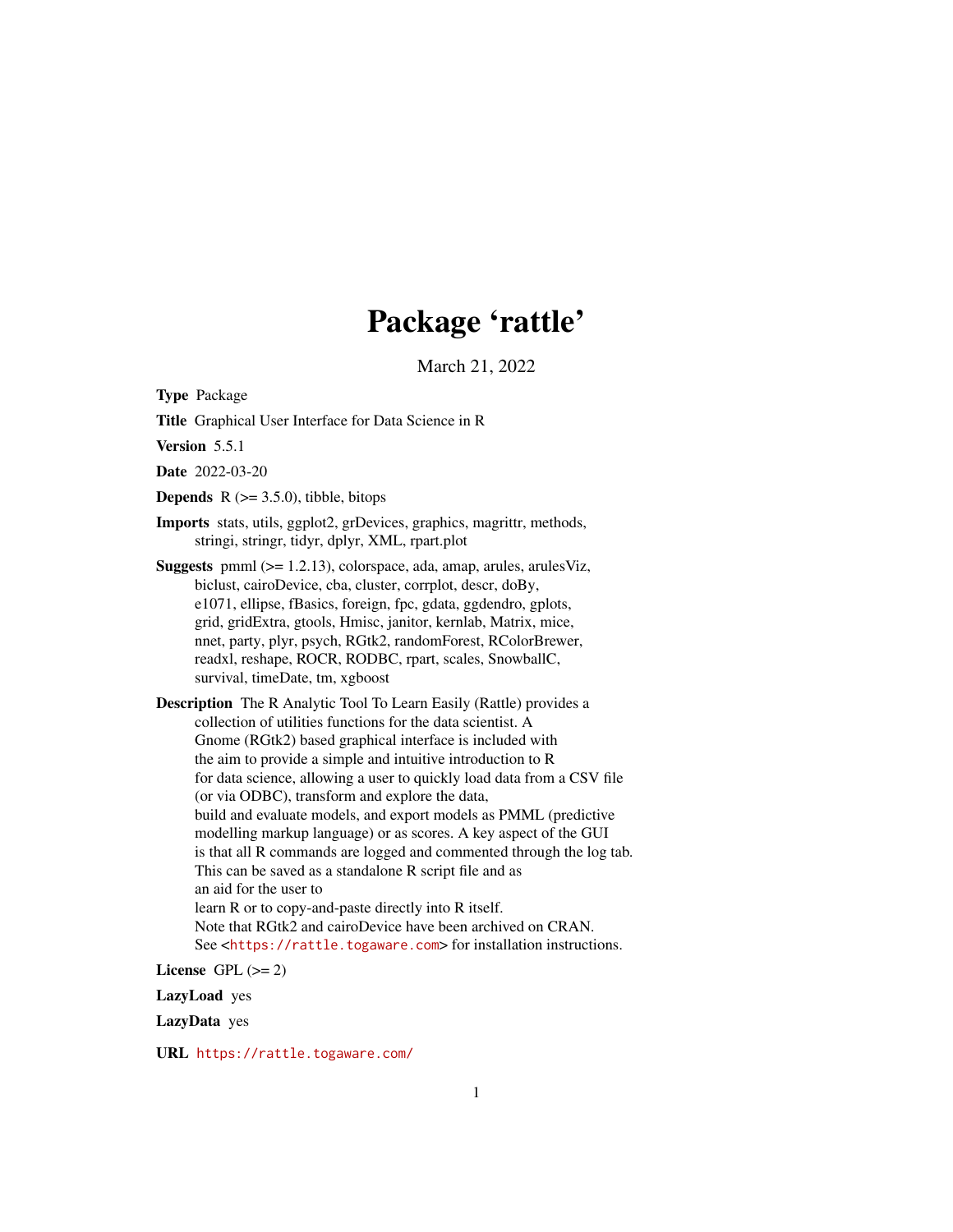# NeedsCompilation no

Author Graham Williams [aut, cph, cre], Mark Vere Culp [cph], Ed Cox [ctb], Anthony Nolan [ctb], Denis White [cph], Daniele Medri [ctb], Akbar Waljee [ctb] (OOB AUC for Random Forest), Brian Ripley [cph] (print.summary.nnet), Jose Magana [ctb] (ggpairs plots), Surendra Tipparaju [ctb] (initial RevoScaleR/XDF), Durga Prasad Chappidi [ctb] (initial RevoScaleR/XDF), Dinesh Manyam Venkata [ctb] (initial RevoScaleR/XDF), Mrinal Chakraborty [ctb] (initial RevoScaleR/XDF), Fang Zhou [ctb] (initial xgboost), Cameron Chisholm [ctb] (risk plot on risk chart)

Maintainer Graham Williams <Graham.Williams@togaware.com>

Repository CRAN

Date/Publication 2022-03-21 13:10:02 UTC

# R topics documented:

|                                                                                                                           |  |  |  |  |  |  |  |  |  |  |  |  |  |  |  |  | $\mathbf{3}$   |
|---------------------------------------------------------------------------------------------------------------------------|--|--|--|--|--|--|--|--|--|--|--|--|--|--|--|--|----------------|
|                                                                                                                           |  |  |  |  |  |  |  |  |  |  |  |  |  |  |  |  | $\overline{4}$ |
|                                                                                                                           |  |  |  |  |  |  |  |  |  |  |  |  |  |  |  |  | 5              |
|                                                                                                                           |  |  |  |  |  |  |  |  |  |  |  |  |  |  |  |  | 6              |
|                                                                                                                           |  |  |  |  |  |  |  |  |  |  |  |  |  |  |  |  | 7              |
|                                                                                                                           |  |  |  |  |  |  |  |  |  |  |  |  |  |  |  |  | 8              |
|                                                                                                                           |  |  |  |  |  |  |  |  |  |  |  |  |  |  |  |  | 8              |
|                                                                                                                           |  |  |  |  |  |  |  |  |  |  |  |  |  |  |  |  | <b>9</b>       |
|                                                                                                                           |  |  |  |  |  |  |  |  |  |  |  |  |  |  |  |  | 10             |
|                                                                                                                           |  |  |  |  |  |  |  |  |  |  |  |  |  |  |  |  | 11             |
|                                                                                                                           |  |  |  |  |  |  |  |  |  |  |  |  |  |  |  |  | 12             |
|                                                                                                                           |  |  |  |  |  |  |  |  |  |  |  |  |  |  |  |  | 13             |
|                                                                                                                           |  |  |  |  |  |  |  |  |  |  |  |  |  |  |  |  | 14             |
| $fancyR part Plot \dots \dots \dots \dots \dots \dots \dots \dots \dots \dots \dots \dots \dots \dots \dots \dots \dots$  |  |  |  |  |  |  |  |  |  |  |  |  |  |  |  |  | 15             |
| $genPlotTitleCmd \ldots \ldots \ldots \ldots \ldots \ldots \ldots \ldots \ldots \ldots \ldots \ldots \ldots$              |  |  |  |  |  |  |  |  |  |  |  |  |  |  |  |  | 16             |
|                                                                                                                           |  |  |  |  |  |  |  |  |  |  |  |  |  |  |  |  | 17             |
|                                                                                                                           |  |  |  |  |  |  |  |  |  |  |  |  |  |  |  |  | 18             |
|                                                                                                                           |  |  |  |  |  |  |  |  |  |  |  |  |  |  |  |  | -19            |
|                                                                                                                           |  |  |  |  |  |  |  |  |  |  |  |  |  |  |  |  | 19             |
|                                                                                                                           |  |  |  |  |  |  |  |  |  |  |  |  |  |  |  |  | 20             |
|                                                                                                                           |  |  |  |  |  |  |  |  |  |  |  |  |  |  |  |  | 21             |
| plotRisk                                                                                                                  |  |  |  |  |  |  |  |  |  |  |  |  |  |  |  |  | 22             |
| $printRandomForest \dots \dots \dots \dots \dots \dots \dots \dots \dots \dots \dots \dots \dots \dots \dots \dots \dots$ |  |  |  |  |  |  |  |  |  |  |  |  |  |  |  |  | 24             |
|                                                                                                                           |  |  |  |  |  |  |  |  |  |  |  |  |  |  |  |  | 25             |
|                                                                                                                           |  |  |  |  |  |  |  |  |  |  |  |  |  |  |  |  |                |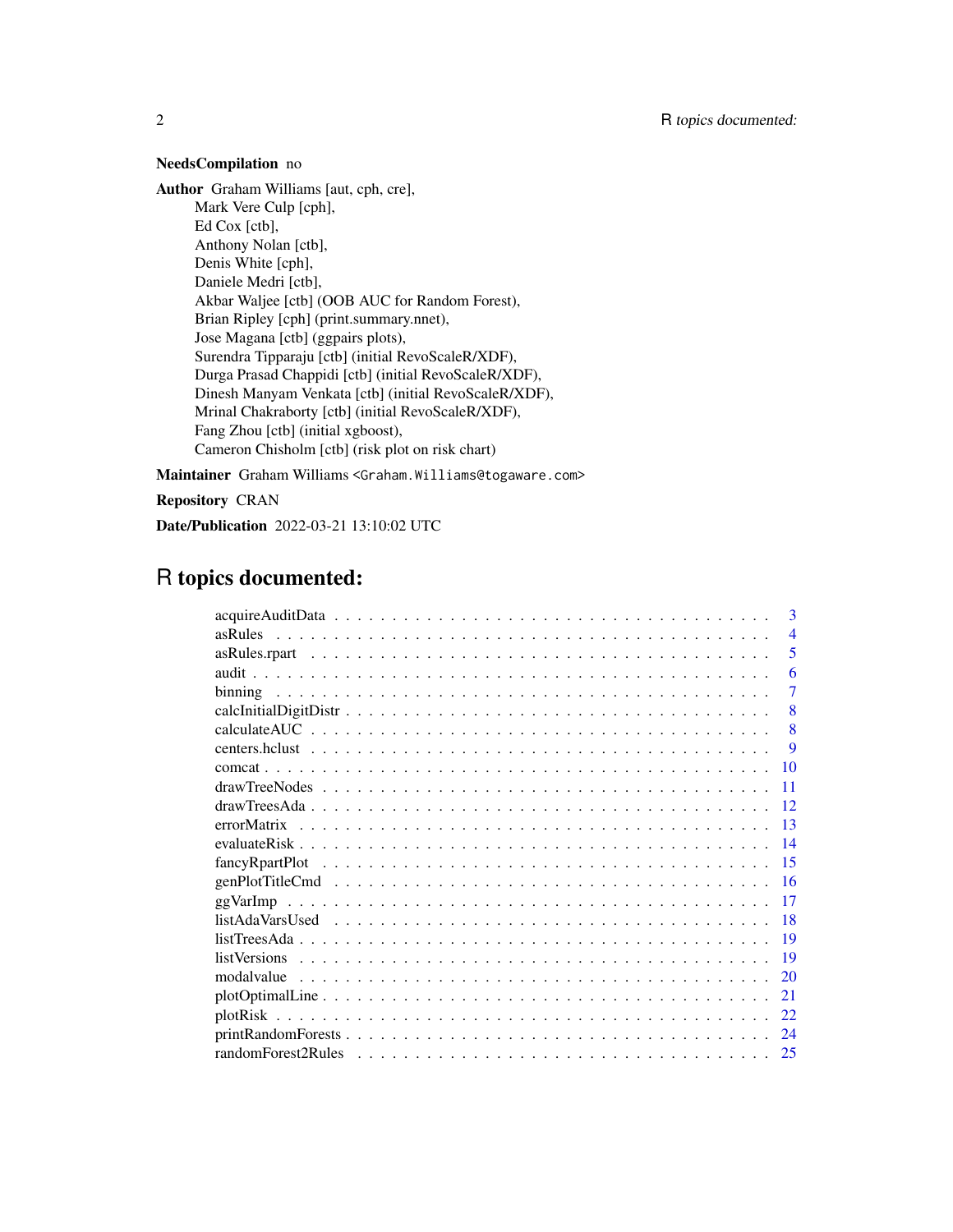# <span id="page-2-0"></span>acquireAuditData 3

| Index | 41 |
|-------|----|

acquireAuditData *Generate the audit dataset.*

# Description

Rattle uses an artificial dataset for demonstration purposes. This function retrieves the source data <https://archive.ics.uci.edu/ml/machine-learning-databases/adult/adult.data> and then transforms the data in a variety of ways.

#### Usage

acquireAuditData(write.to.file=FALSE)

# Arguments

write.to.file Whether to generate a colleciton of files based on the data. The files generated include: audit.csv, audit.Rdata, audit.arf, and audit\\_missing.csv

# Details

See the function definition for details of the processing done on the data downloaded from the UCI repository.

# Value

By default the function returns a data frame containing the audit dataset. If write.to.file is TRUE then the data frame is returned invisibly.

#### Author(s)

<Graham.Williams@togaware.com>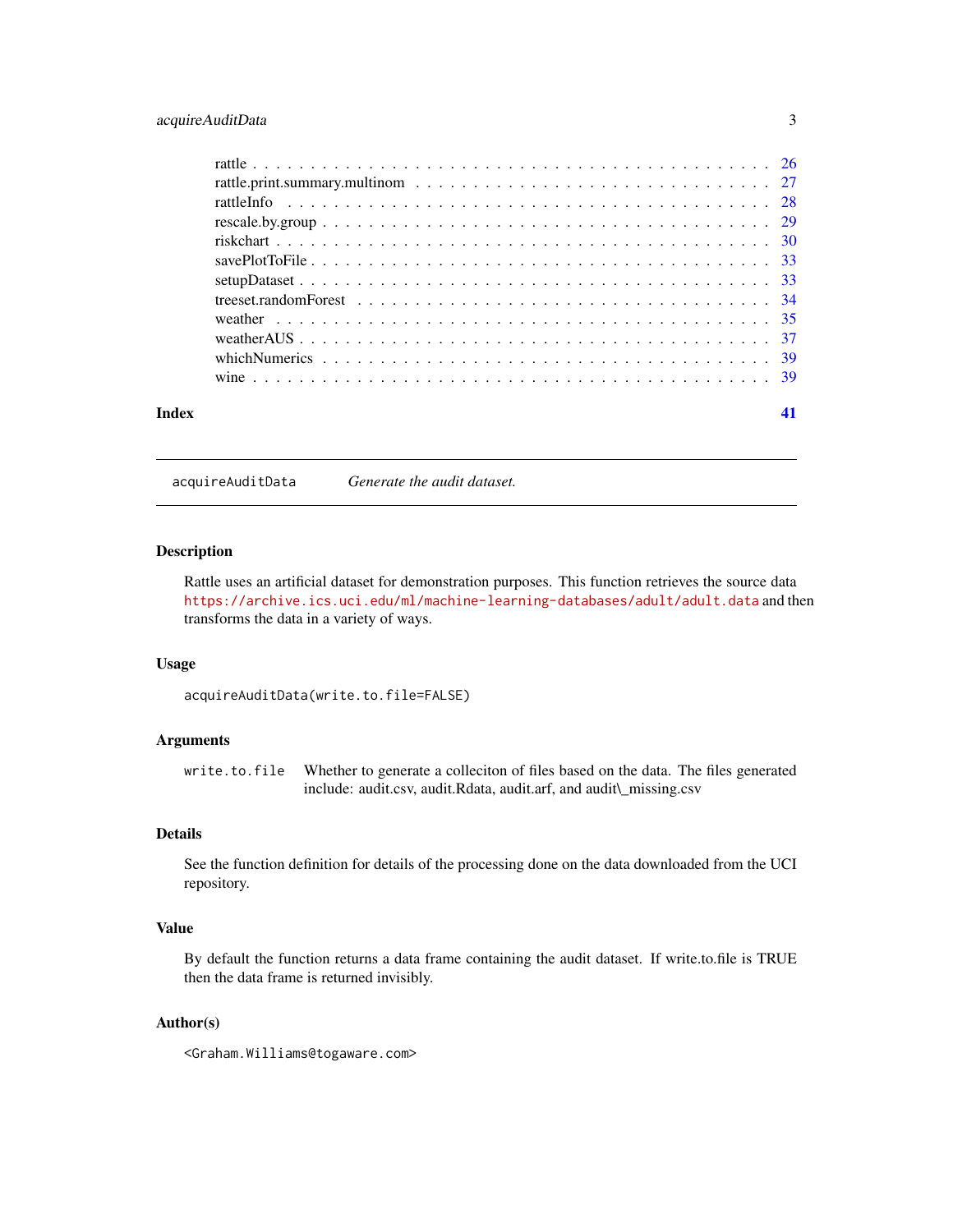#### **4** assume that the contract of the contract of the contract of the contract of the contract of the contract of the contract of the contract of the contract of the contract of the contract of the contract of the contract o

# References

Package home page: <https://rattle.togaware.com>

#### See Also

[audit](#page-5-1), [rattle](#page-25-1).

asRules *List the rules corresponding to the rpart decision tree*

# Description

Display a list of rules for an rpart decision tree.

#### Usage

```
asRules(model, compact=FALSE, ...)
```
# Arguments

| model                   | an rpart model.                                    |
|-------------------------|----------------------------------------------------|
| compact                 | whether to list cateogricals compactly.            |
| $\cdot$ $\cdot$ $\cdot$ | further arguments passed to or from other methods. |

# Details

Traverse a decision tree to generate the equivalent set of rules, one rule for each path from the root node to a leaf node.

#### Author(s)

<Graham.Williams@togaware.com>

#### References

Package home page: <https://rattle.togaware.com>

# Examples

## Not run: asRules.rpart(my.rpart)

<span id="page-3-0"></span>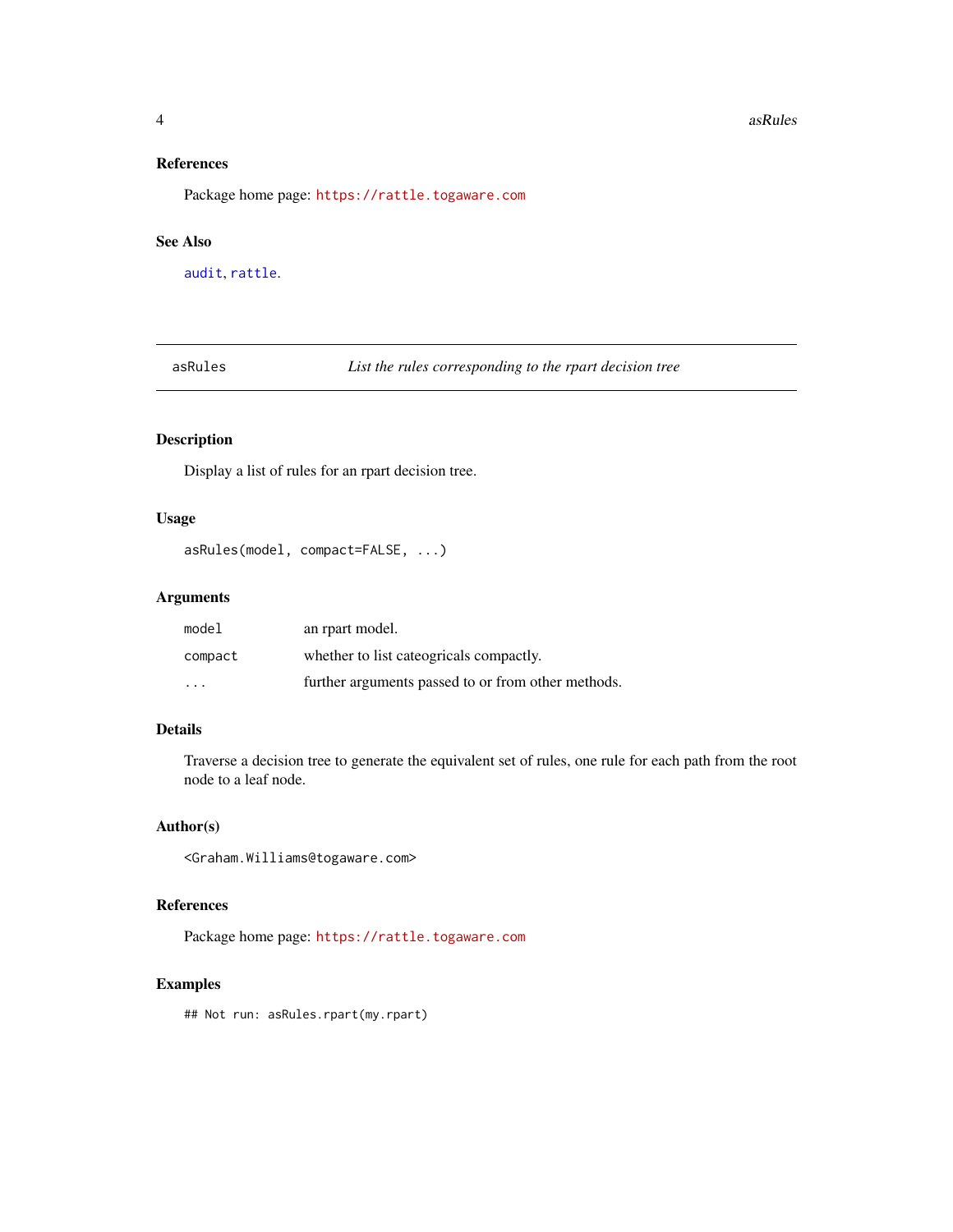<span id="page-4-0"></span>

Display a list of rules for an rpart decision tree.

#### Usage

```
## S3 method for class 'rpart'
asRules(model, compact=FALSE, classes=NULL, ...)
```
# Arguments

| model   | an rpart model.                                         |
|---------|---------------------------------------------------------|
| compact | whether to list cateogricals compactly (default FALSE). |
| classes | which target classes should be listed (default all).    |
|         | further arguments passed to or from other methods.      |

# Details

Traverse a decision tree to generate the equivalent set of rules, one rule for each path from the root node to a leaf node.

# Author(s)

<Graham.Williams@togaware.com>

# References

Package home page: <https://rattle.togaware.com>

# Examples

## Not run: asRules.rpart(my.rpart)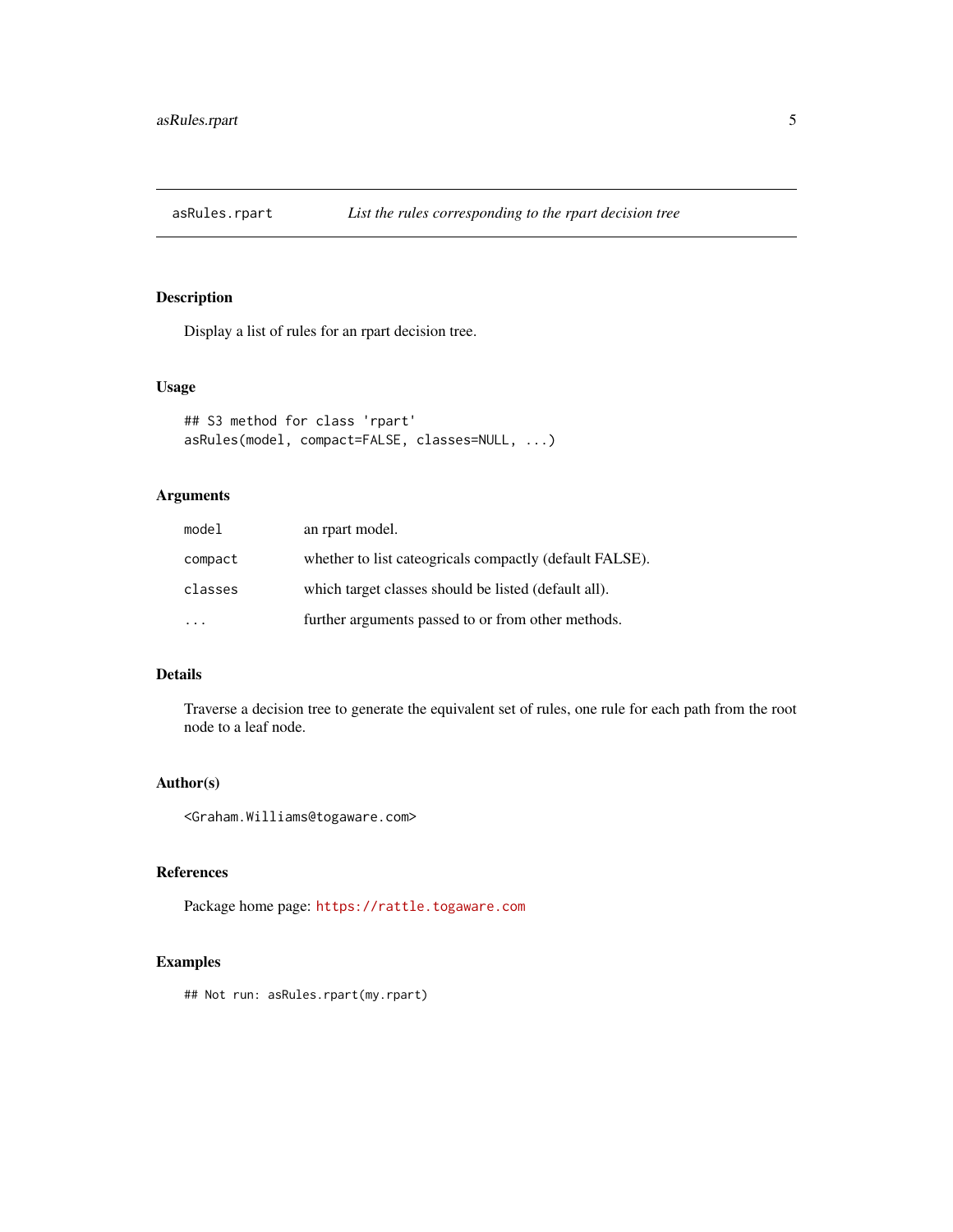<span id="page-5-1"></span><span id="page-5-0"></span>The audit dataset is an artificially constructed dataset that has some of the characteristics of a true financial audit dataset for modelling productive and non-productive audits of a person's financial statement. A productive audit is one which identifies errors or inaccuracies in the information provided by a client. A non-productive audit is usually an audit which found all supplied information to be in order.

The audit dataset is used to illustrate binary classification. The target variable is identified as TARGET\\_Adjusted.

The dataset is quite small, consisting of just 2000 entities. Its primary purpose is to illustrate modelling in Rattle, so a minimally sized dataset is suitable.

The dataset itself is derived from publicly available data (which has nothing to do with audits).

#### Format

A data frame. In line with data mining terminology we refer to the rows of the data frame (or the observations) as entities. The columns are refered to as variables. The entities represent people in this case. We describe the variables here:

ID This is a unique identifier for each person.

Age The age.

Employment The type of employment.

Education The highest level of education.

Marital Current marital status.

Occupation The type of occupation.

Income The amount of income declared.

Gender The persons gender.

Deductions Total amount of expenses that a person claims in their financial statement.

Hours The average hours worked on a weekly basis.

- IGNORE\_Accounts The main country in which the person has most of their money banked. Note that the variable name is prefixed with IGNORE. This is recognised by Rattle as the default role for this variable.
- RISK\_Adjustment This variable records the monetary amount of any adjustment to the person's financial claims as a result of a productive audit. This variable, which should not be treated as an input variable, is thus a measure of the size of the risk associated with the person.
- TARGET\_Adjusted The target variable for modelling (generally for classification modelling). This is a numeric field of class integer, but limited to 0 and 1, indicating non-productive and productive audits, respectively. Productive audits are those that result in an adjustment being made to a client's financial statement.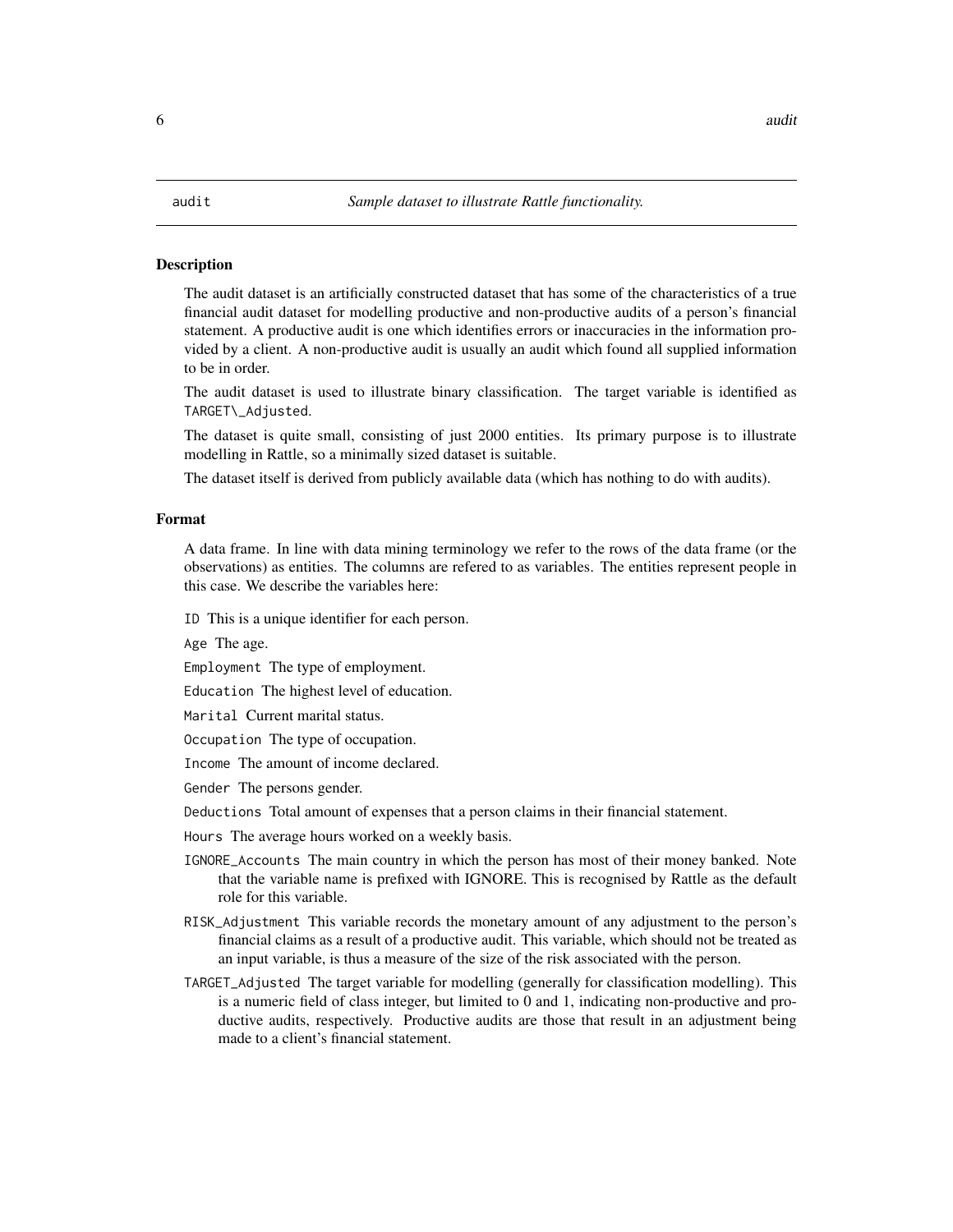<span id="page-6-0"></span>

Perform binning.

# Usage

```
binning(x, bins=4, method=c("quantile", "wtd.quantile", "kmeans"),
                     labels=NULL, ordered=TRUE, weights=NULL)
```
# Arguments

| $\mathsf{x}$ | the numeric data to bin.                                                              |
|--------------|---------------------------------------------------------------------------------------|
| bins         | the number of bins to use.                                                            |
| method       | whether to use "quantile", weighted quantile "wtd.quantile" or "kmeans" bin-<br>ning. |
| labels       | the labels or names to use for each of the bins.                                      |
| ordered      | whether to build an ordered factor or not.                                            |
| weights      | vector of numeric weights for each observation for weighted quantile binning.         |

# Details

Bin the provided nmeric data into the specified number of bins using one of the supported methods. The bins will have the names specified by labels, if supplied. The result can optionally be an ordered factor.

# Value

A factor is returned.

# Author(s)

Daniele Medri and Graham Williams

#### References

Package home page: <https://rattle.togaware.com>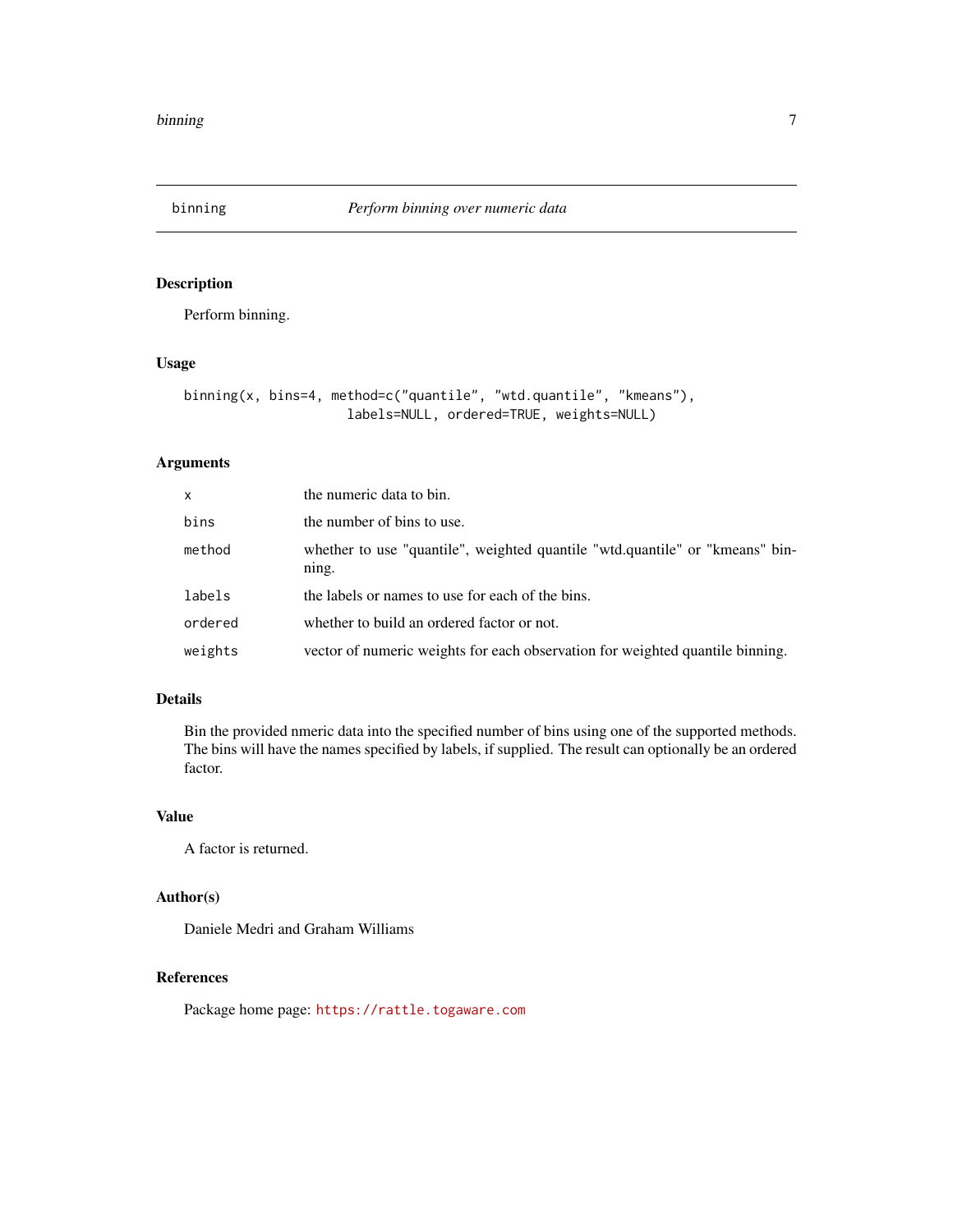<span id="page-7-0"></span>calcInitialDigitDistr *Generate a frequency count of the initial digits*

#### Description

In the context of Benford's Law calculate the distribution of the frequencies of the first digit of the numbers supplied as the argument.

#### Usage

```
calcInitialDigitDistr(l, digit=1, len=1,
sp=c("none", "positive", "negative"))
```
# Arguments

|       | a vector of numbers.                   |
|-------|----------------------------------------|
| digit | the digit to generate frequencies for. |
| len   | The number of digits.                  |
| sp    | whether and how to split the digits.   |

# Author(s)

<Graham.Williams@togaware.com>

# References

Package home page: <https://rattle.togaware.com>

| calculateAUC | Determine area under a curve (e.g. a risk or recall curve) of a risk |  |
|--------------|----------------------------------------------------------------------|--|
|              | chart                                                                |  |

# Description

Given the evaluation returned by evaluateRisk, for example, calculate the area under the risk or recall curves, to use as a metric to compare the performance of a model.

# Usage

calculateAUC(x, y)

# Arguments

| x | a vector of values for the x points. |
|---|--------------------------------------|
|   | a vector of values for the y points. |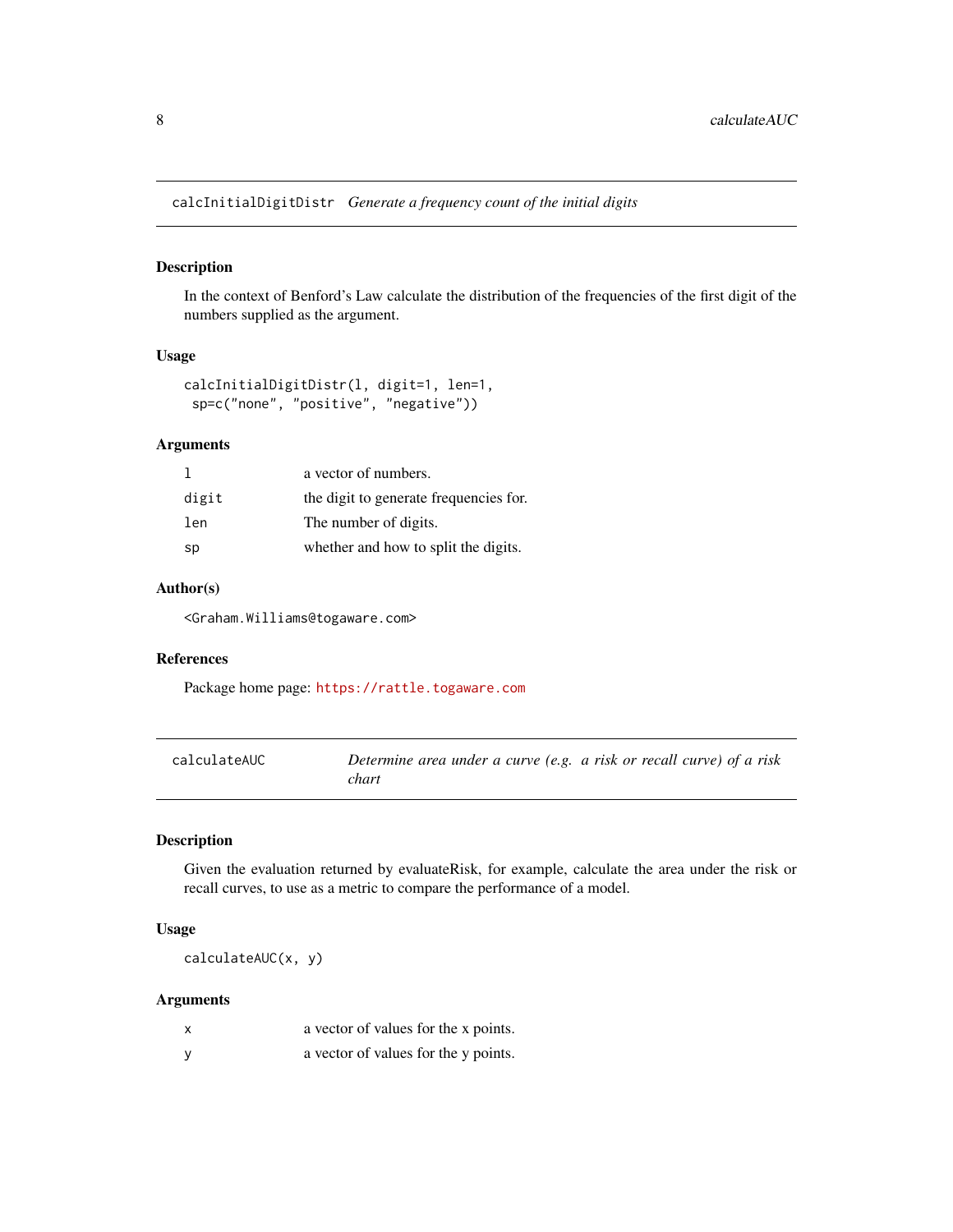# <span id="page-8-0"></span>centers.hclust 9

# Details

The area is returned.

#### Author(s)

<Graham.Williams@togaware.com>

## References

Package home page: <https://rattle.togaware.com>

#### See Also

[evaluateRisk](#page-13-1).

# Examples

```
## this is usually used in the context of the evaluateRisk function
## Not run: ev <- evaluateRisk(predicted, actual, risk)
## imitate this output here
ev <- data.frame(Caseload=c(1.0, 0.8, 0.6, 0.4, 0.2, 0),
                 Precision=c(0.15, 0.18, 0.21, 0.25, 0.28, 0.30),
                 Recall=c(1.0, 0.95, 0.80, 0.75, 0.5, 0.0),
                 Risk=c(1.0, 0.98, 0.90, 0.77, 0.30, 0.0))
## Calculate the areas unde the Risk and the Recall curves.
calculateAUC(ev$Caseload, ev$Risk)
calculateAUC(ev$Caseload, ev$Recall)
```
centers.hclust *List Cluster Centers for a Hierarchical Cluster*

#### Description

Generate a matrix of centers from a hierarchical cluster.

#### Usage

```
centers.hclust(x, object, nclust=10, use.median=FALSE)
```
# Arguments

| x          | The data used to build the cluster. |
|------------|-------------------------------------|
| object     | A helust object.                    |
| nclust     | Number of clusters.                 |
| use.median | Use meadion instead of mean.        |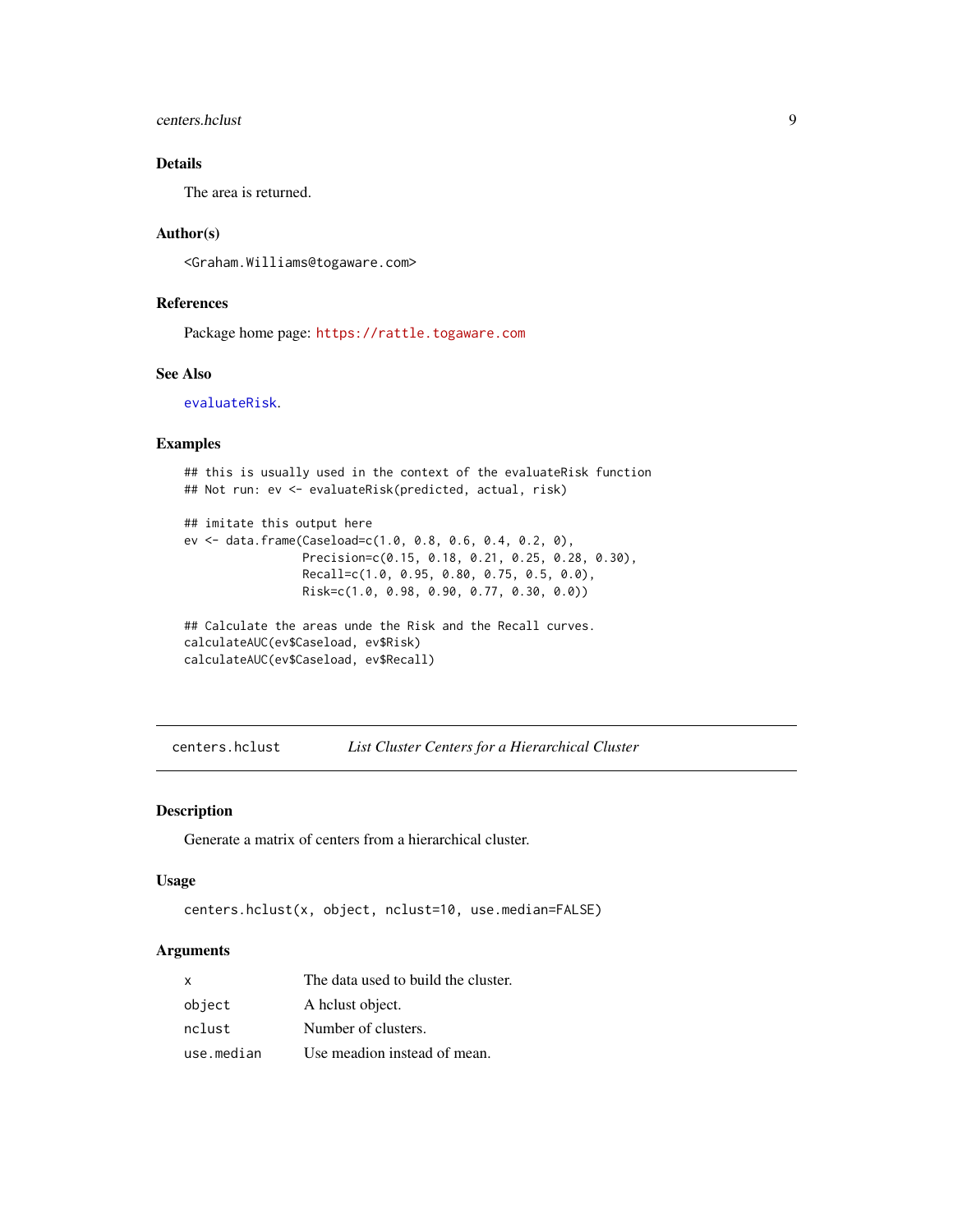# <span id="page-9-0"></span>Details

For the specified number of clusters, cut the hierarchical cluster appropriately to that number of clusters, and return the mean (or median) of each resulting cluster.

#### Author(s)

Daniele Medri and <Graham.Williams@togaware.com>

# References

Package home page: <https://rattle.togaware.com>

comcat *Echo data in a human readable form.*

# Description

Format data in the most appropriate human readable form.

#### Usage

 $connect(x, \ldots)$ 

# Arguments

|          | object.                                   |
|----------|-------------------------------------------|
| $\cdots$ | additional arguments passed on to format. |

# Author(s)

<Graham.Williams@togaware.com>

#### References

Package home page: <https://rattle.togaware.com>

# Examples

comcat(dim(iris))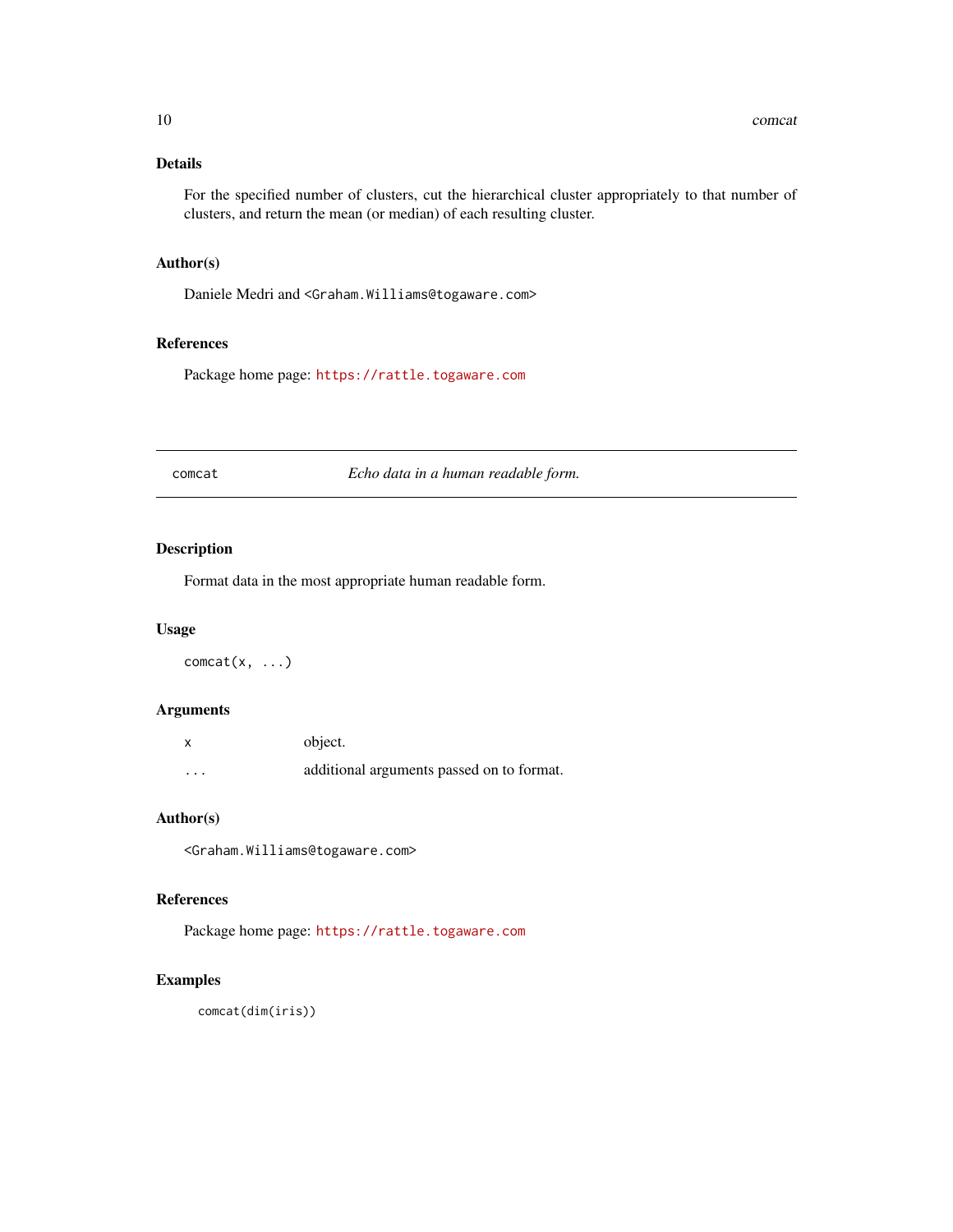<span id="page-10-0"></span>

Draw the nodes of a decision tree

#### Usage

```
drawTreeNodes(tree, cex = par("cex"), pch = par("pch"),
                          size = 4 * cex, col = NULL, nodeinfo = FALSE,
                          units = ", cases = "obs",
                          digits = getOption("digits"),
                          decimals = 2,
                          print.levels = TRUE, new = TRUE)
```
# Arguments

| tree         | an rpart decision tree.                                         |
|--------------|-----------------------------------------------------------------|
| cex          | ٠                                                               |
| pch          |                                                                 |
| size         |                                                                 |
| col          | ٠                                                               |
| nodeinfo     |                                                                 |
| units        |                                                                 |
| cases        |                                                                 |
| digits       | ٠                                                               |
| decimals     | the number of decimal digits to include in numeric split nodes. |
| print.levels |                                                                 |
| new          | ٠                                                               |

# Details

A variation of draw.tree() from the maptree package.

### Author(s)

<Graham.Williams@togaware.com>, Denis White

# References

Package home page: <https://rattle.togaware.com>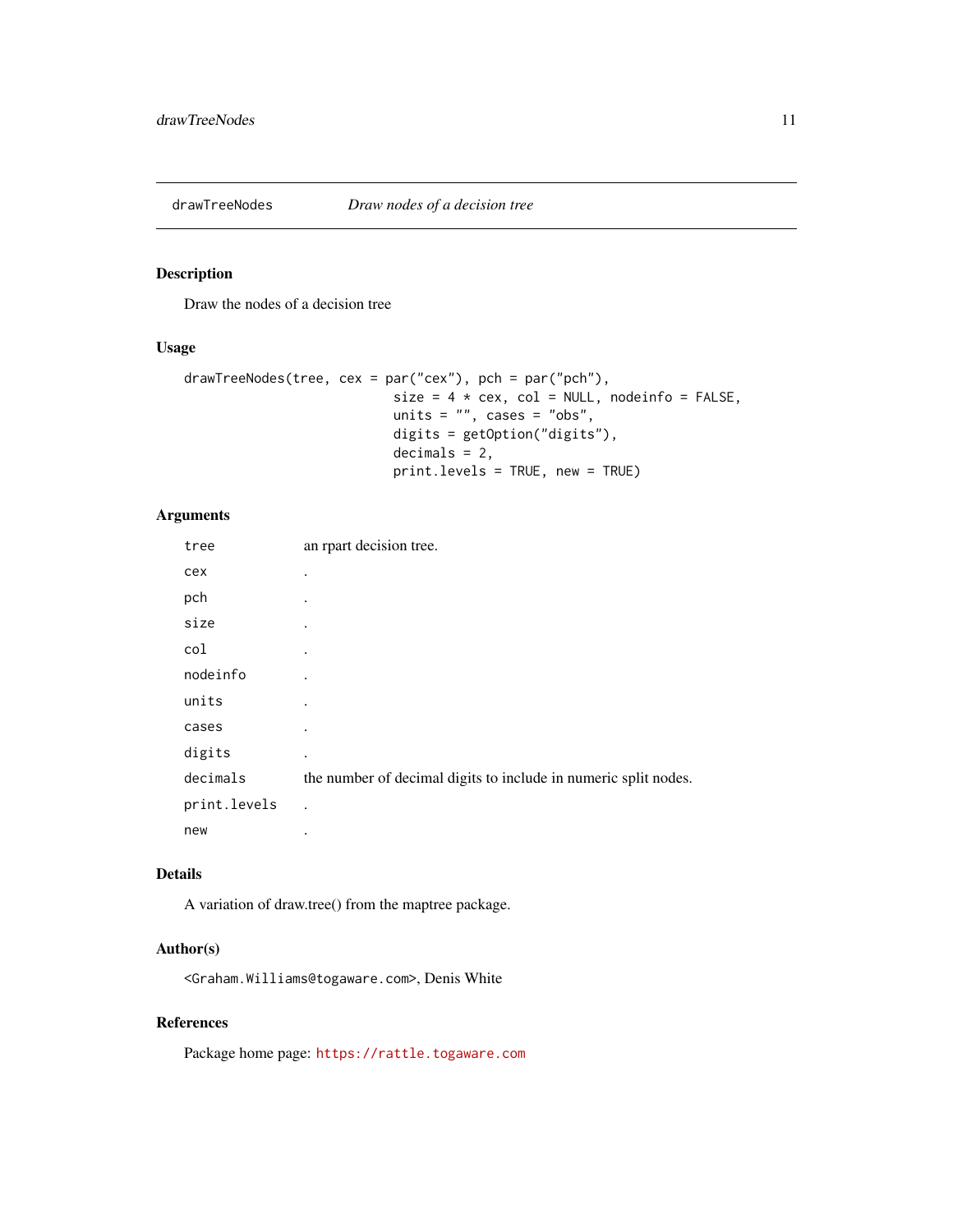# Examples

```
## this is usually used in the context of the plotRisk function
## Not run: drawTreeNodes(rpart(Species ~ ., iris))
```
# drawTreesAda *Draw trees from an Ada model*

# Description

Using the Rattle drawTreeNodes, draw a selection of Ada trees.

# Usage

```
drawTreesAda(model, trees=0, title="")
```
# Arguments

| model | an ada model.                                       |
|-------|-----------------------------------------------------|
| trees | The list of trees to draw. Use 0 to draw all trees. |
| title | An option title to add.                             |

# Details

Using Rattle's drawTreeNodes underneath, a plot for each of the specified trees from an Ada model will be displayed.

# Author(s)

<Graham.Williams@togaware.com>

# References

Package home page: <https://rattle.togaware.com>

# Examples

## Not run: drawTreesAda(ds.ada)

<span id="page-11-0"></span>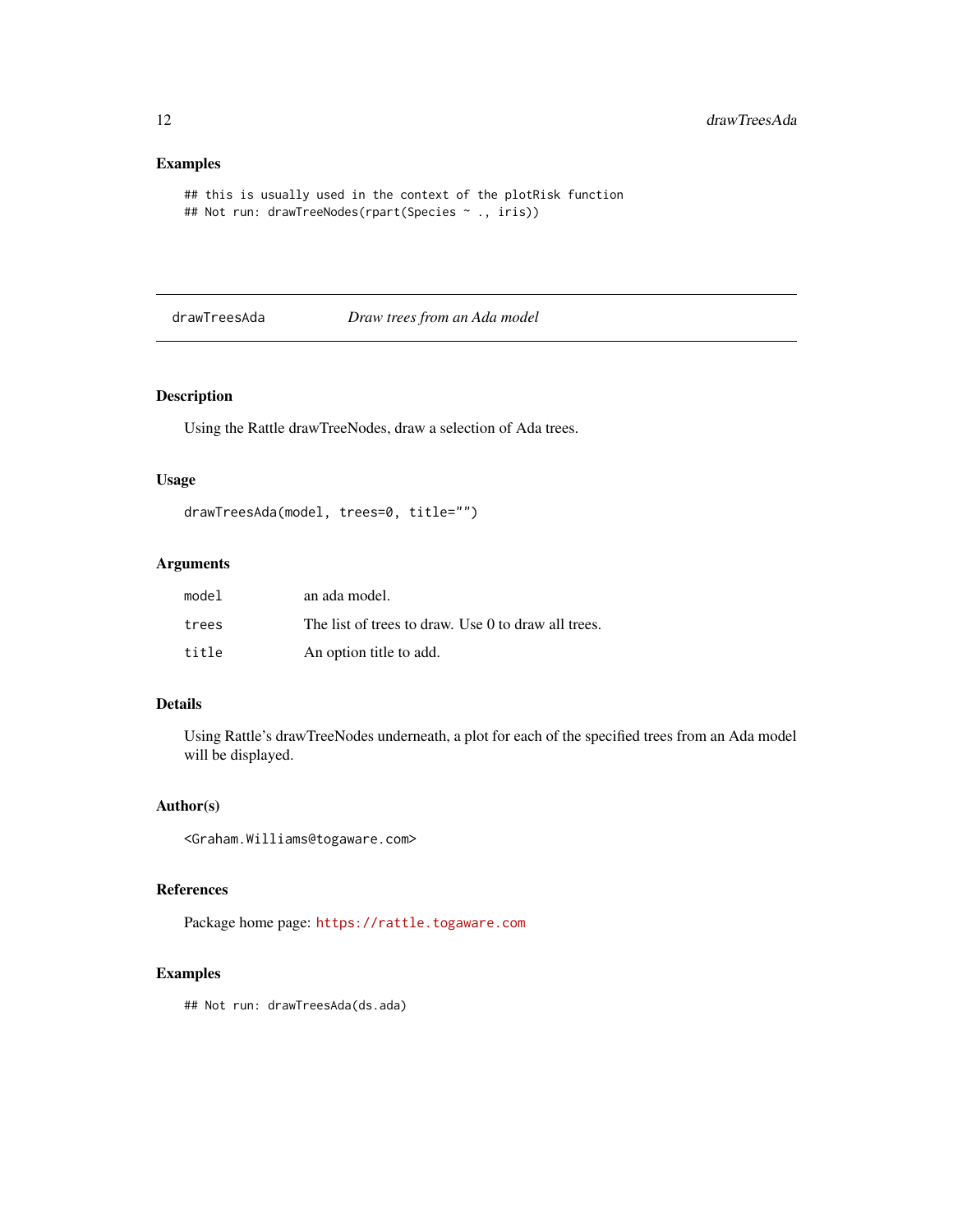<span id="page-12-0"></span>

An error matrix reports the true/false potisitve/negative rates.

# Usage

errorMatrix(actual,

predicted, percentage=TRUE, digits=ifelse(percentage,1,3), count=FALSE)

# Arguments

| actual     | a vector of true values.               |
|------------|----------------------------------------|
| predicted  | a vector of predicted values.          |
| percentage | return percentages.                    |
| digits     | the number of digits to round results. |
| count      | return counts.                         |

#### Author(s)

<Graham.Williams@togaware.com>

# References

Package home page: <https://rattle.togaware.com>

# Examples

## Not run: errorMatrix(model)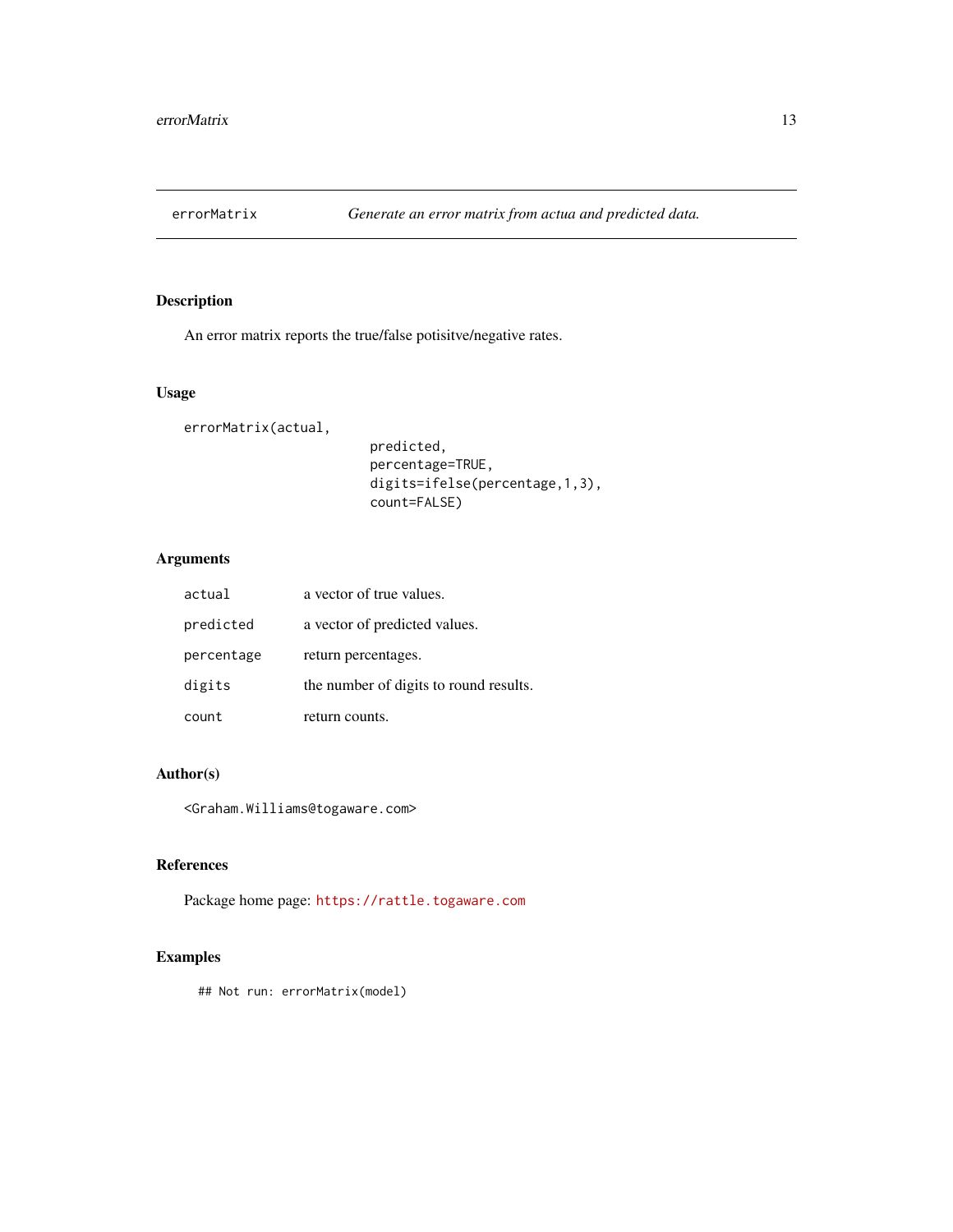By taking predicted values, actual values, and measures of the risk associated with each case, generate a summary that groups the distinct predicted values, calculating the accumulative percentage Caseload, Recall, Risk, Precision, and Measure.

# Usage

evaluateRisk(predicted, actual, risks)

# Arguments

| predicted | a numeric vector of probabilities (between $0$ and $1$ ) representing the probability<br>of each entity being a 1. |
|-----------|--------------------------------------------------------------------------------------------------------------------|
| actual    | a numeric vector of classes $(0 \text{ or } 1)$ .                                                                  |
| risks     | a numeric vector of risk (e.g., dollar amounts) associated with each entity that<br>has a acutal of 1.             |

# Author(s)

<Graham.Williams@togaware.com>

### References

Package home page: <https://rattle.togaware.com>

#### See Also

[plotRisk](#page-21-1).

# Examples

## simulate the data that is typical in data mining

```
## we often have only a small number of positive known case
cases <- 1000
actual <- as.integer(rnorm(cases) > 1)
adjusted <- sum(actual)
nfa <- cases - adjusted
## risks might be dollar values associated adjusted cases
risks <- rep(0, cases)
risks[actual==1] <- round(abs(rnorm(adjusted, 10000, 5000)), 2)
```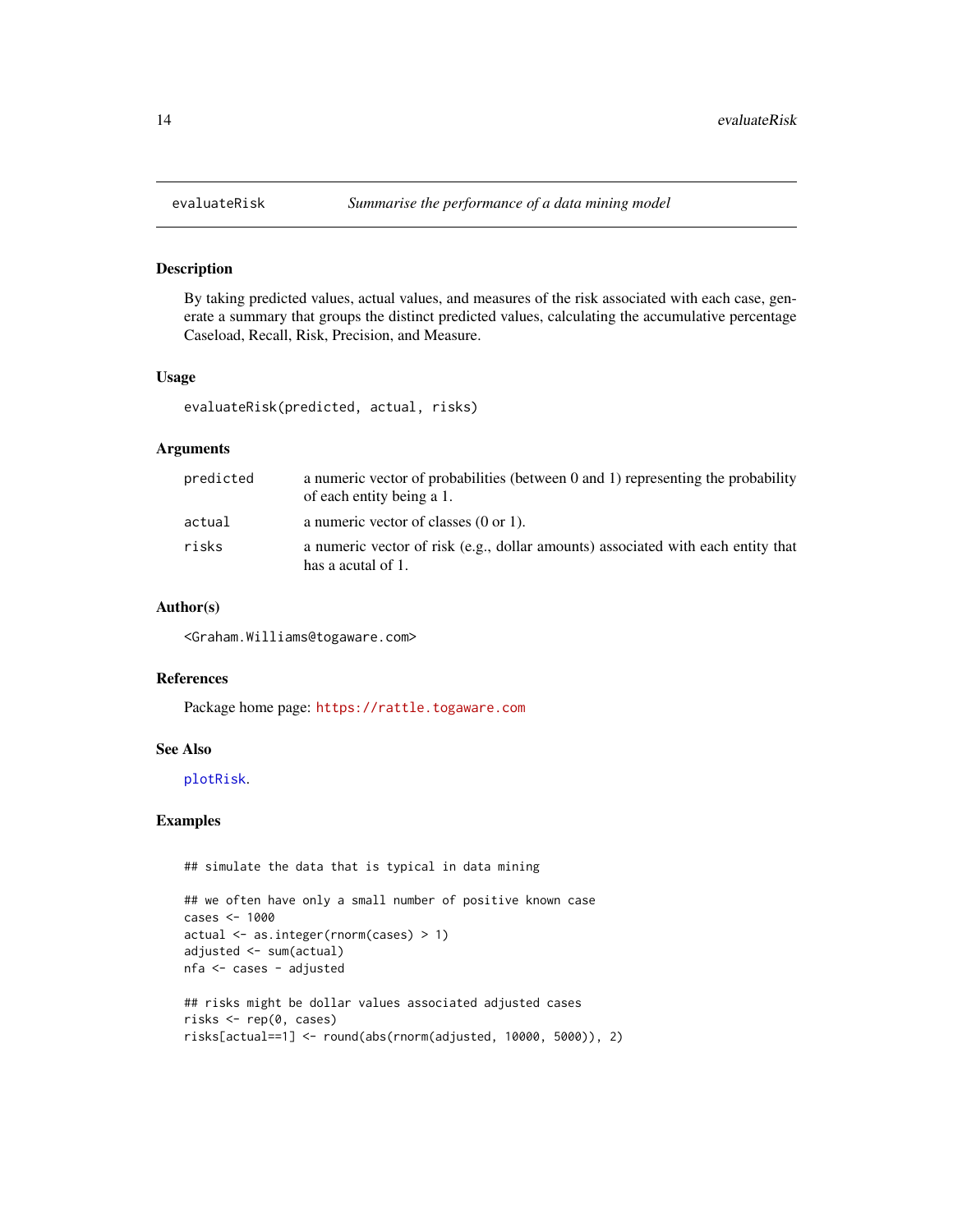# <span id="page-14-0"></span>fancyRpartPlot 15

```
## our models will generated a probability of a case being a 1
predicted <- rep(0.1, cases)
predicted[actual==1] <- predicted[actual==1] + rnorm(adjusted, 0.3, 0.1)
predicted[actual==0] <- predicted[actual==0] + rnorm(nfa, 0.1, 0.08)
predicted <- signif(predicted)
## call upon evaluateRisk to generate performance summary
ev <- evaluateRisk(predicted, actual, risks)
## have a look at the first few and last few
head(ev)
tail(ev)
## the performance is usually presented as a Risk Chart
## under the CRAN MS/Windows this causes a problem, so don't run for now
## Not run: plotRisk(ev$Caseload, ev$Precision, ev$Recall, ev$Risk)
```
fancyRpartPlot *A wrapper for plotting rpart trees using prp*

#### Description

Plots a fancy RPart decision tree using the pretty rpart plotter.

#### Usage

```
fancyRpartPlot(model, main="", sub, caption, palettes, type=2, ...)
```
# Arguments

| model    | an rpart object.                                                                                                                                                                                                         |
|----------|--------------------------------------------------------------------------------------------------------------------------------------------------------------------------------------------------------------------------|
| main     | title for the plot.                                                                                                                                                                                                      |
| sub      | sub title for the plot. The default is a Rattle string with date, time and username.                                                                                                                                     |
| caption  | caption for bottom right of plot.                                                                                                                                                                                        |
| palettes | a list of sequential palettes names. As supported by RColorBrewer::brewer.pal<br>the available names are Blues BuGn BuPu GnBu Greens Greys Oranges OrRd<br>PuBu PuBuGn PuRd Purples RdPu Reds YlGn YlGnBu YlOrBr YlOrRd. |
| type     | the type of plot to generate $(2)$ .                                                                                                                                                                                     |
| $\cdots$ | additional arguments passed on to prp.                                                                                                                                                                                   |

#### Author(s)

<Graham.Williams@togaware.com>

# References

Package home page: <https://rattle.togaware.com>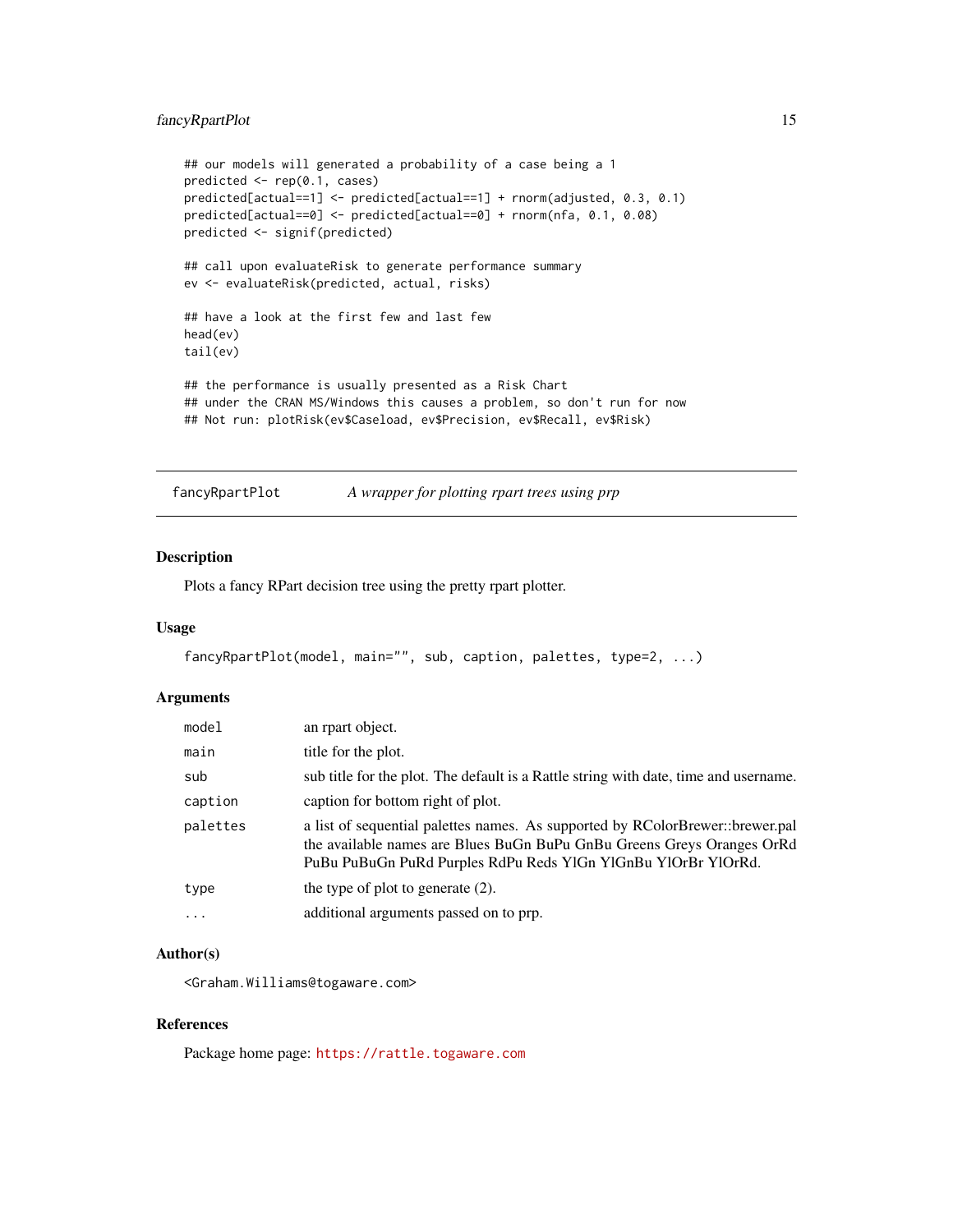#### Examples

```
## Use rpart to build a decision tree.
## Not run: library(rpart)
## Set up the data for modelling.
set.seed(42)
ds <- weather
target <- "RainTomorrow"
risk <- "RISK_MM"
ignore <- c("Date", "Location", risk)
vars <- setdiff(names(ds), ignore)
nobs <- nrow(ds)
form <- formula(paste(target, "~ ."))
train <- sample(nobs, 0.7*nobs)
test <- setdiff(seq_len(nobs), train)
actual <- ds[test, target]
risks <- ds[test, risk]
# Fit the model.
fit <- rpart(form, data=ds[train, vars])
## Plot the model.
fancyRpartPlot(fit)
## Choose different colours.
fancyRpartPlot(fit, palettes=c("Greys", "Oranges"))
## Add a main title to the plot.
fancyRpartPlot(fit, main=target)
## End(Not run)
```
<span id="page-15-1"></span>genPlotTitleCmd *Generate a string to add a title to a plot*

# Description

Generate a string that is intended to be [eval](#page-0-0)'d that will add a title and sub-title to a plot. The string is a call to [title](#page-0-0), supplying the given arguments, [paste](#page-0-0)d together, as the main title, and generating a sub-title that begins with 'Rattle' and continues with the current date and time, and finishes with the current user's username. This is used internally in Rattle to adorn a plot with relevant information, but may be useful outside of Rattle.

<span id="page-15-0"></span>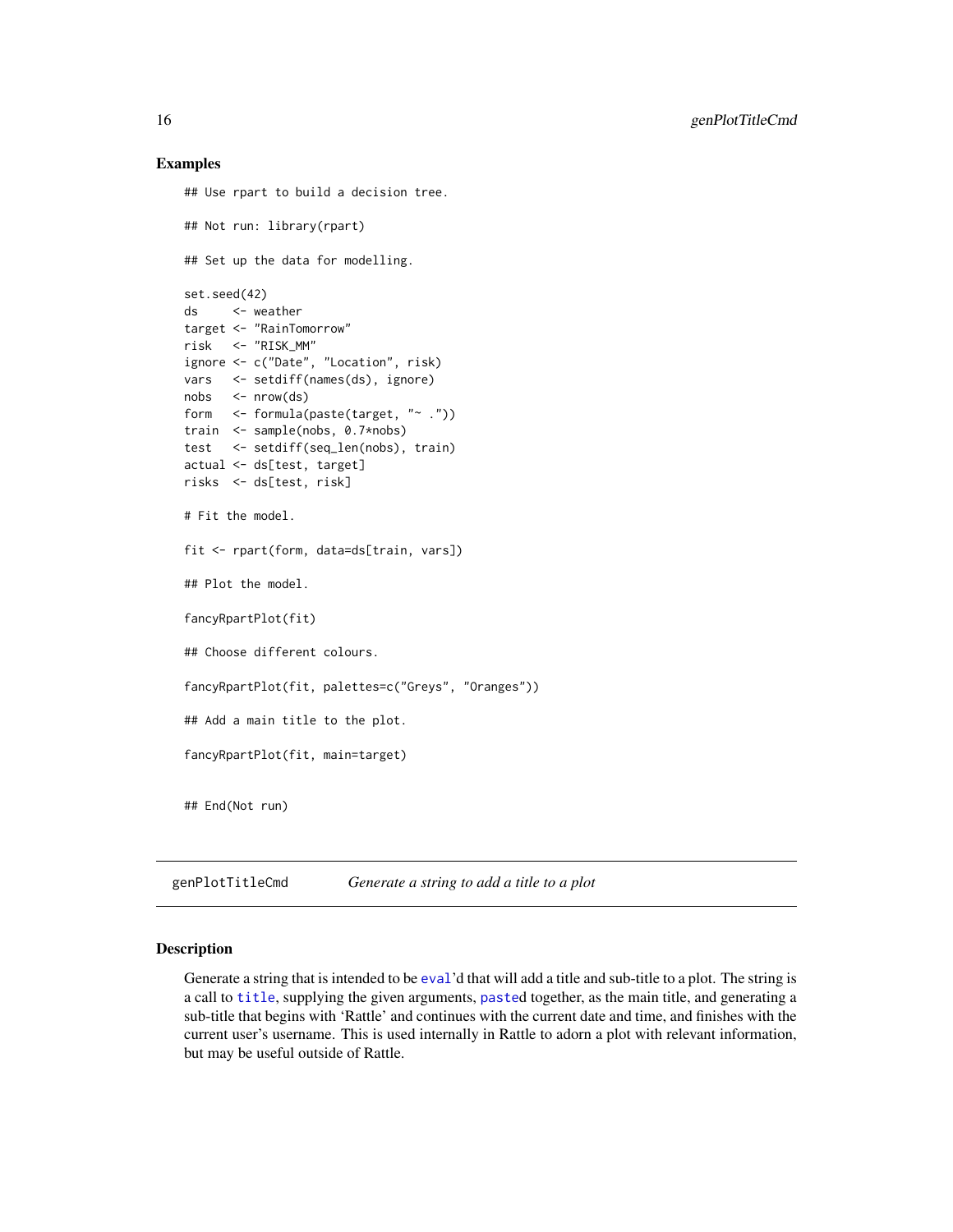#### <span id="page-16-0"></span>gg VarImp 17

# Usage

genPlotTitleCmd(..., vector=FALSE)

# Arguments

| $\cdot$ | one or more strings that will be pasted together to form the main title. |
|---------|--------------------------------------------------------------------------|
| vector  | whether to return a vector as the result.                                |

# Author(s)

<Graham.Williams@togaware.com>

# References

Package home page: <https://rattle.togaware.com>

# See Also

[eval](#page-0-0), [title](#page-0-0), [plotRisk](#page-21-1).

# Examples

```
# generate some random plot
plot(rnorm(100))
```
# generate the string representing the command to add titles tl <- genPlotTitleCmd("Sample Plot of", "No Particular Importance")

```
# cause the string to be executed as an R command
eval(parse(text=tl))
```
ggVarImp *Model.*

# Description

Model.

# Usage

ggVarImp(model, ...)

#### Arguments

| model | object.              |
|-------|----------------------|
| .     | arguments passed on. |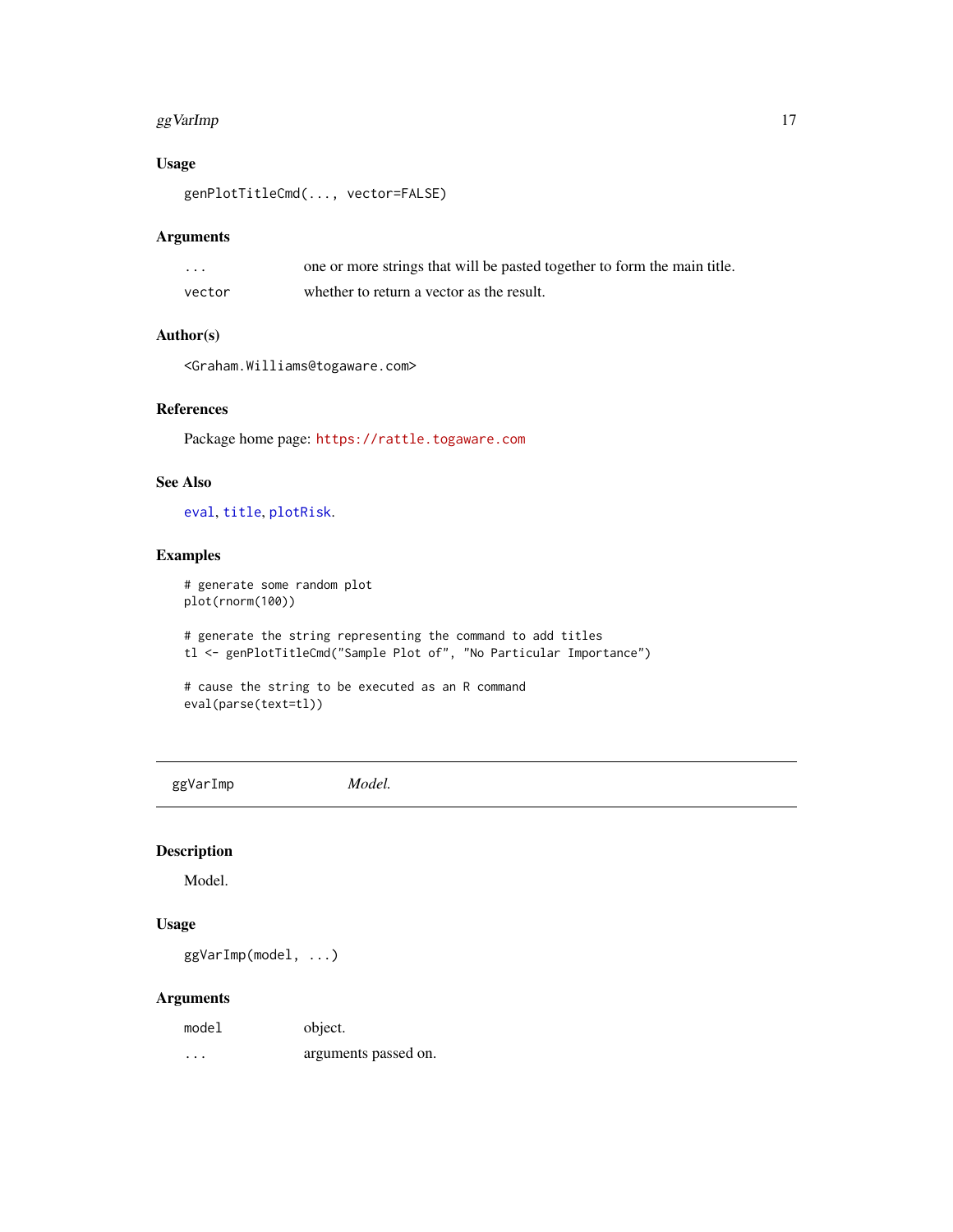# <span id="page-17-0"></span>Author(s)

<Graham.Williams@togaware.com>

# References

Package home page: <https://rattle.togaware.com>

# Examples

## Not run: ggVarImp(model)

listAdaVarsUsed *List the variables used by an adaboost model*

# Description

Returns a list of the variables used and their frequencies.

# Usage

listAdaVarsUsed(model)

# Arguments

model an rpart object.

# Author(s)

<Graham.Williams@togaware.com>

# References

Package home page: <https://rattle.togaware.com>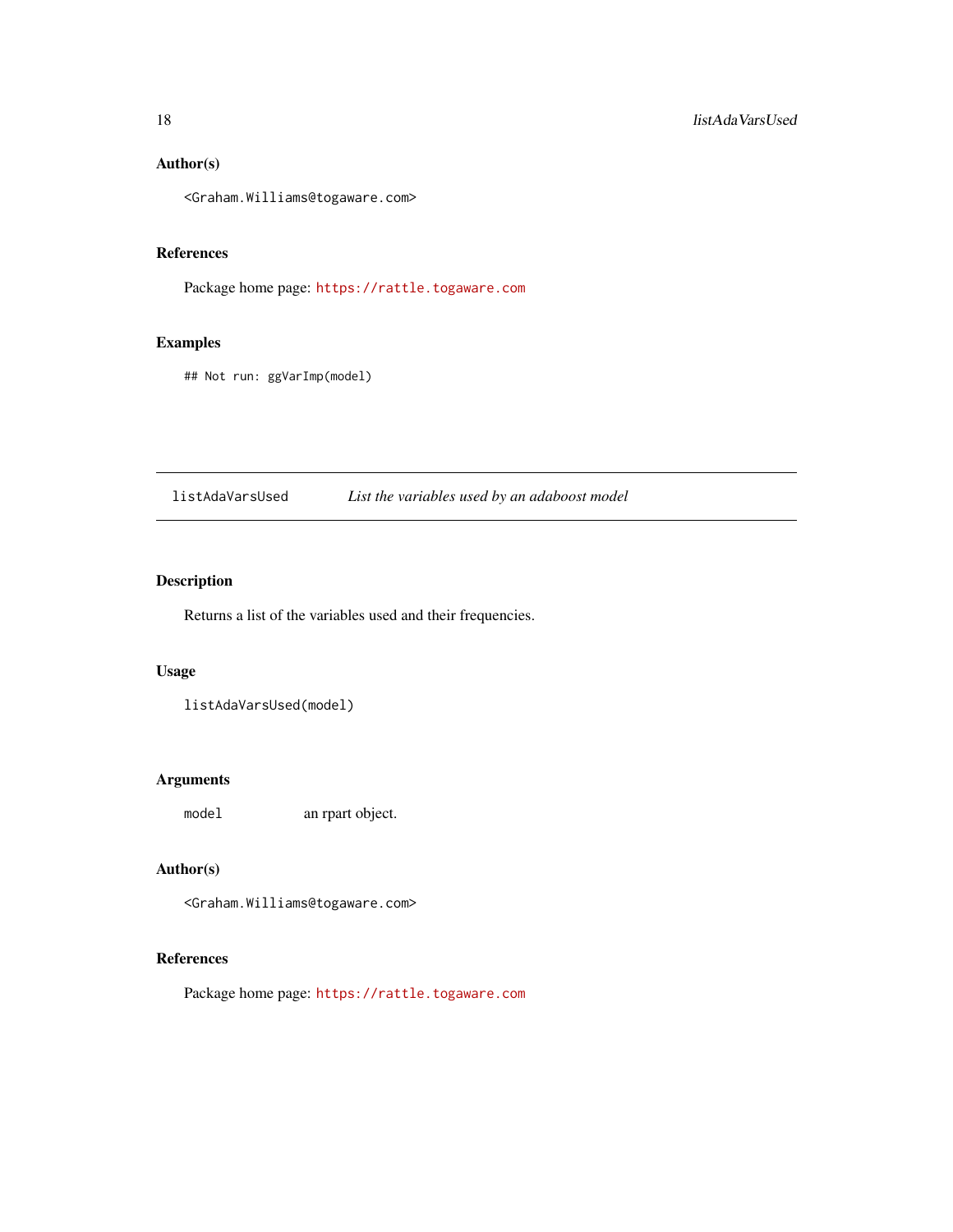<span id="page-18-0"></span>

Display the textual representation of a selection of Ada trees.

# Usage

```
listTreesAda(model, trees=0)
```
# Arguments

| model | an ada model.                                       |
|-------|-----------------------------------------------------|
| trees | The list of trees to list. Use 0 to list all trees. |

# Details

Using rpart's print method display each of the specified trees from an Ada model.

# Author(s)

<Graham.Williams@togaware.com>

# References

Package home page: <https://rattle.togaware.com>

# Examples

## Not run: listTreesAda(ds.ada)

listVersions *Versions of Installed Packages*

# Description

Generate a list of packages installed and their version number.

### Usage

listVersions(file="", ...)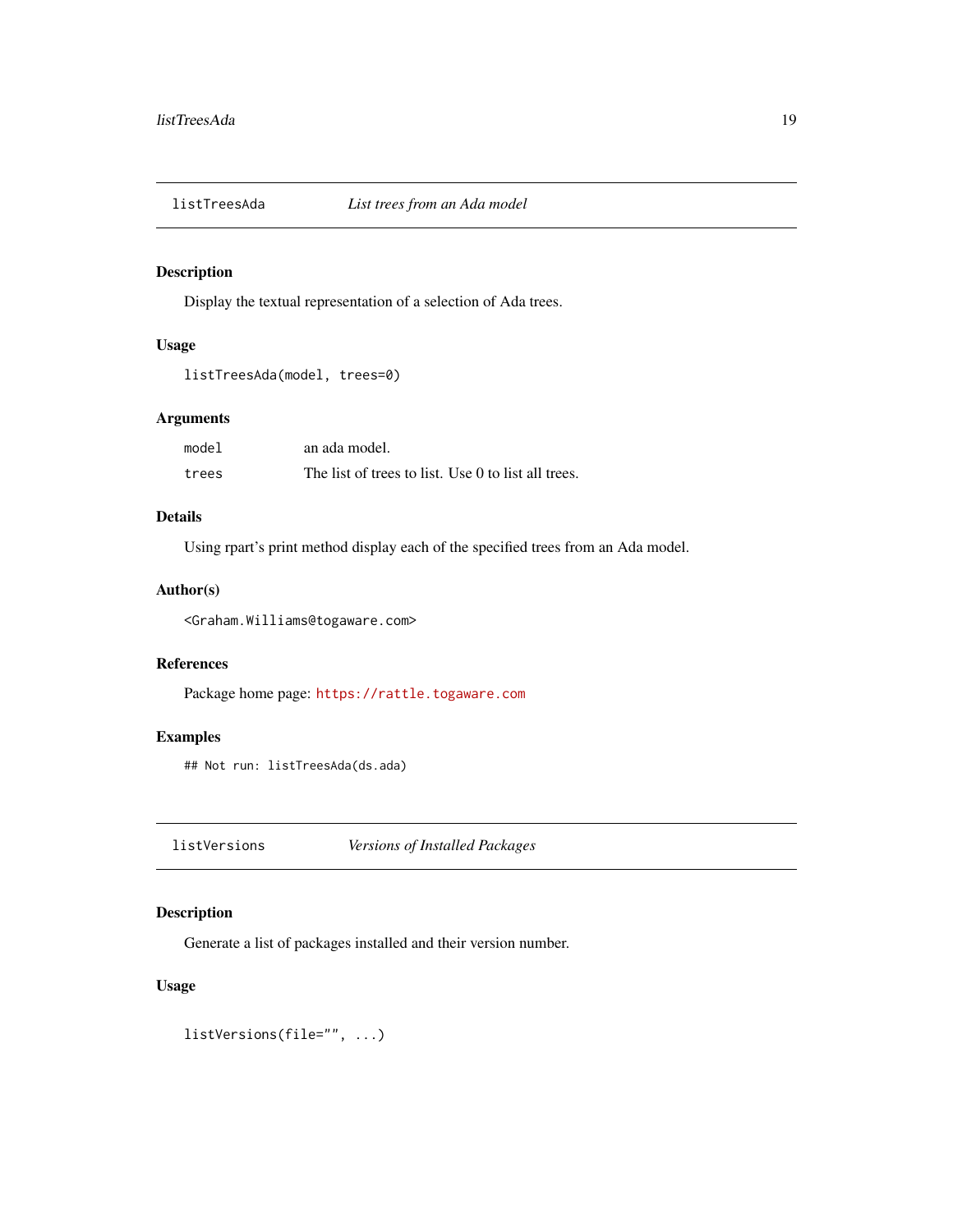<span id="page-19-0"></span>20 modalvalue et al. 200 modalvalue et al. 200 modalvalue et al. 200 modalvalue et al. 200 modalvalue

# Arguments

| file     | a character string naming a file or a connection open for writing. """ indicates<br>output to the console. |
|----------|------------------------------------------------------------------------------------------------------------|
| $\cdots$ | arguments to write.csv.                                                                                    |

#### Details

This function is useful in reporting problems or bugs, to ensure there is a clear match of R package versions between the system exhibiting the issue and the test system replicating the issue.

By default the information is written to the console in a comma separated form, that is ideally designed to be written to a CSV file for emailing.

# Author(s)

<Graham.Williams@togaware.com>

# See Also

[write.csv](#page-0-0)

modalvalue *Calculate the mode of a vector, array or list.*

# Description

The mode is the most common or modal value of a list.

#### Usage

```
modalvalue(x, na.rm=FALSE)
```
# Arguments

| x     | A vector, array or list.          |
|-------|-----------------------------------|
| na.rm | Whether to remove missing values. |

#### Details

This function calculates the mode of a vector, array or list (lists are flattened). This code originated from an anonymous post on the R Wiki.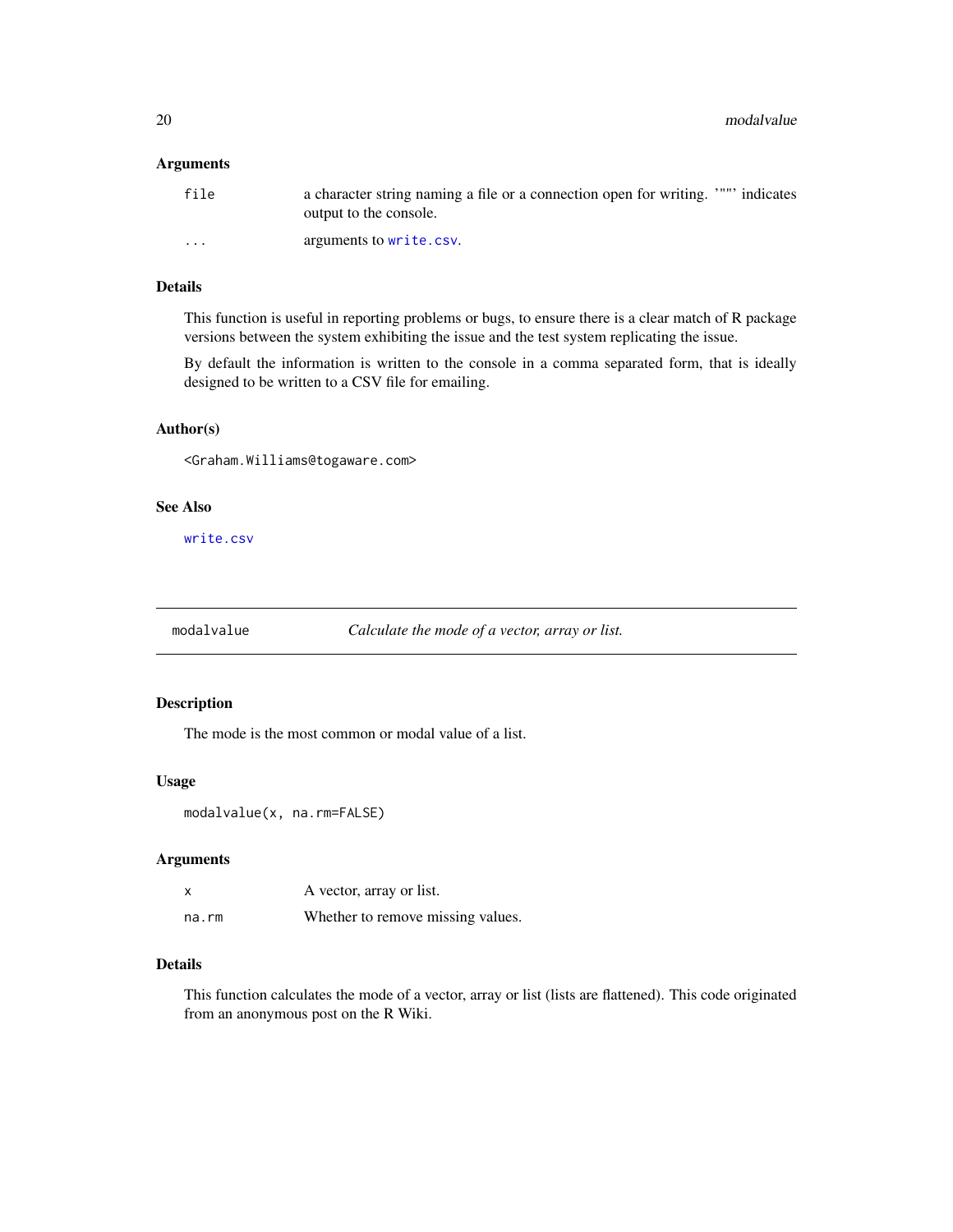<span id="page-20-0"></span>

Plots a a vertical line at x up to max of y1 and y2, then horizontal from this line at y1 and y2. Intended for plotting on a plotRisk.

#### Usage

plotOptimalLine(x, y1, y2, pr = NULL, colour = "plum", label = NULL)

# Arguments

| x              | location of vertical line.         |
|----------------|------------------------------------|
| v1             | location of one horizontal line.   |
| v <sub>2</sub> | location of other horizontal line. |
| рr             | Aprint a percentage at this point. |
| colour         | of the line.                       |
| lahel          | at bottom of line.                 |

#### Details

Intended to plot an optimal line on a Risk Chart as plotted by plotRisk.

#### Author(s)

<Graham.Williams@togaware.com>

# References

Package home page: <https://rattle.togaware.com>

# See Also

[plotRisk](#page-21-1).

# Examples

```
## this is usually used in the context of the plotRisk function
## Not run: ev <- evaluateRisk(predicted, actual, risk)
## imitate this output here
ev <- NULL
ev$Caseload <- c(1.0, 0.8, 0.6, 0.4, 0.2, 0)
ev$Precision <- c(0.15, 0.18, 0.21, 0.25, 0.28, 0.30)
ev$Recall <- c(1.0, 0.95, 0.80, 0.75, 0.5, 0.0)
```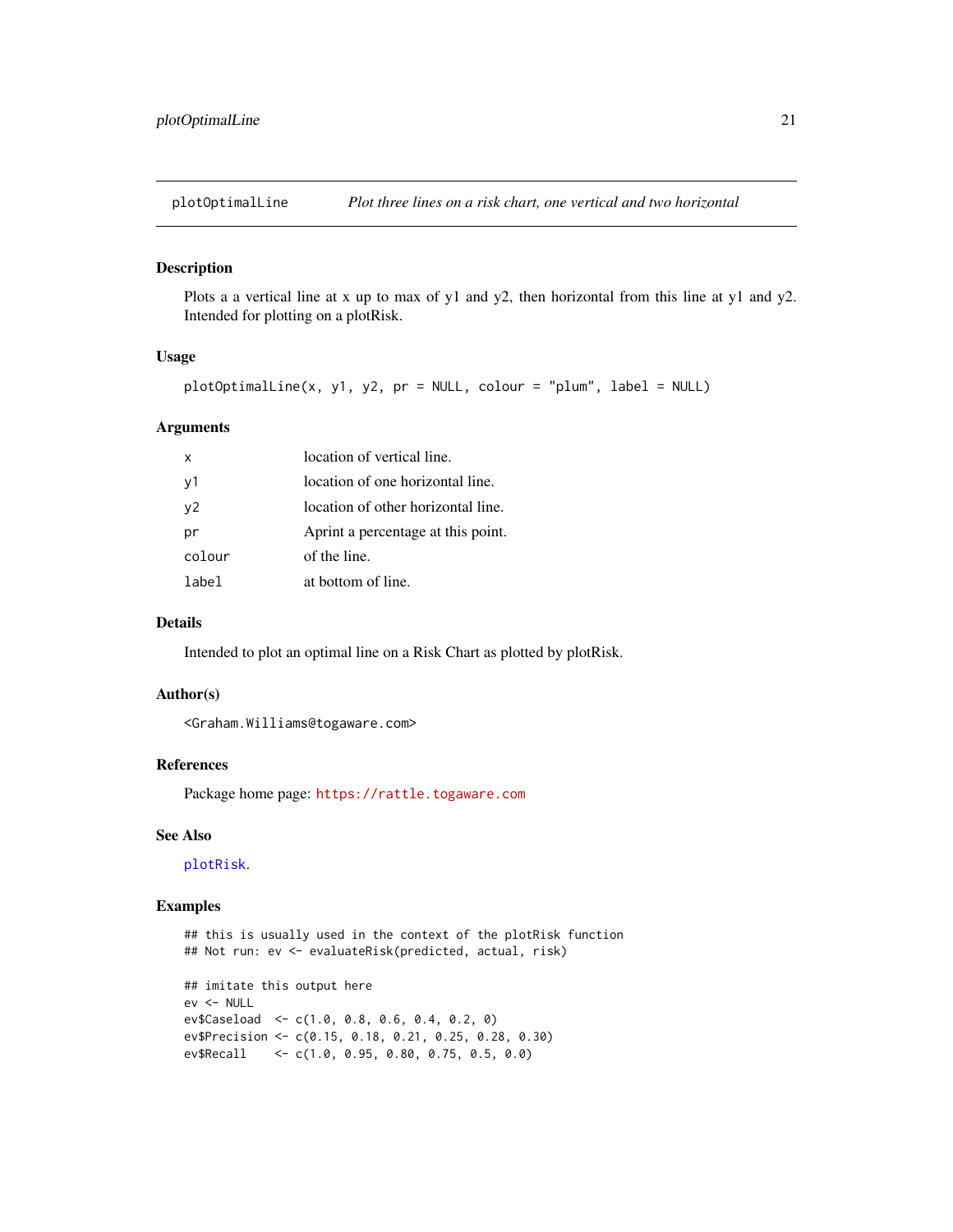```
ev$Risk <- c(1.0, 0.98, 0.90, 0.77, 0.30, 0.0)
## plot the Risk Chart
plotRisk(ev$Caseload, ev$Precision, ev$Recall, ev$Risk,
        chosen=60, chosen.label="Pr=0.45")
## plot the optimal point
plotOptimalLine(40, 77, 75, colour="maroon")
```
<span id="page-21-1"></span>plotRisk *Plot a risk chart*

#### Description

Plots a Rattle Risk Chart. Such a chart has been developed in a practical context to present the performance of data mining models to clients, plotting a caseload against performance, allowing a client to see the tradeoff between coverage and performance.

#### Usage

```
plotRisk(cl, pr, re, ri = NULL, title = NULL,
    show.legend = TRUE, xleg = 60, yleg = 55,
    optimal = NULL, optimal.label = "", chosen = NULL, chosen.label = "",
   include.baseline = TRUE, dev = "", filename = "", show.knots = NULL,
    show.lift=TRUE, show.precision=TRUE,
   risk.name = "Risk", recall.name = "Recall",
   precision.name = "Precision")
```
#### **Arguments**

| cl           | a vector of caseloads corresponding to different probability cutoffs. Can be<br>either percentages (between 0 and 100) or fractions (between 0 and 1).                                                                                                            |
|--------------|-------------------------------------------------------------------------------------------------------------------------------------------------------------------------------------------------------------------------------------------------------------------|
| pr           | a vector of precision values for each probability cutoff. Can be either percent-<br>ages (between 0 and 100) or fractions (between 0 and 1).                                                                                                                      |
| re           | a vector of recall values for each probability cutoff. Can be either percentages<br>(between 0 and 100) or fractions (between 0 and 1).                                                                                                                           |
| ri           | a vector of risk values for each probability cutoff. Can be either percentages<br>(between 0 and 100) or fractions (between 0 and 1).                                                                                                                             |
| title        | the main title to place at the top of the plot.                                                                                                                                                                                                                   |
| show. legend | whether to display the legend in the plot.                                                                                                                                                                                                                        |
| xleg         | the x coordinate for the placement of the legend.                                                                                                                                                                                                                 |
| yleg         | the y coordinate for the placement of the legend.                                                                                                                                                                                                                 |
| optimal      | a caseload (percentage or fraction) that represents an optimal performance point<br>which is also plotted. If instead the value is TRUE then the optimal point is iden-<br>tified internally (maximum valud for (recall-casload)+(risk-caseload))<br>and plotted. |

<span id="page-21-0"></span>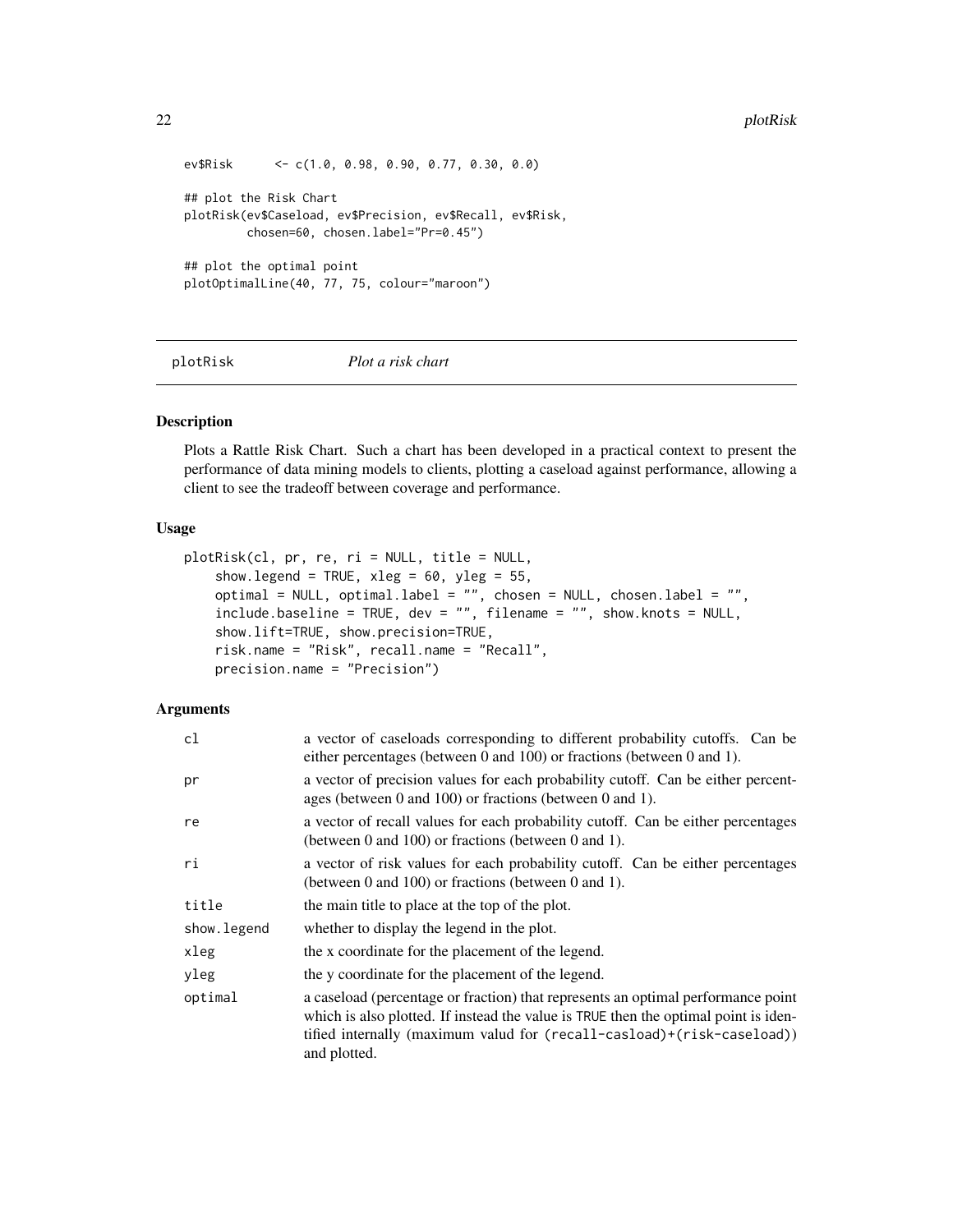#### plotRisk 23

| optimal.label    | a string which is added to label the line drawn as the optimal point.                                                                                                                                                                                                                                                                                                                      |
|------------------|--------------------------------------------------------------------------------------------------------------------------------------------------------------------------------------------------------------------------------------------------------------------------------------------------------------------------------------------------------------------------------------------|
| chosen           | a caseload (percentage or fraction) that represents a user chosen optimal perfor-<br>mance point which is also plotted.                                                                                                                                                                                                                                                                    |
| chosen.label     | a string which is added to label the line drawn as the chosen point.                                                                                                                                                                                                                                                                                                                       |
| include.baseline |                                                                                                                                                                                                                                                                                                                                                                                            |
|                  | if TRUE (the default) then display the diagonal baseline.                                                                                                                                                                                                                                                                                                                                  |
| dev              | a string which, if supplied, identifies a device type as the target for the plot. This<br>might be one of wmf (for generating a Windows Metafile, but only available on<br>MS/Windows), pdf, or png.                                                                                                                                                                                       |
| filename         | a string naming a file. If dev is not given then the filename extension is used to<br>identify the image format as one of those recognised by the dev argument.                                                                                                                                                                                                                            |
| show.knots       | a vector of caseload values at which a vertical line should be drawn. These might<br>correspond, for example, to individual paths through a decision tree, illustrating<br>the impact of each path on the caseload and performance.                                                                                                                                                        |
| show.lift        | whether to label the right axis with lift.                                                                                                                                                                                                                                                                                                                                                 |
|                  | show.precision whether to show the precision plot.                                                                                                                                                                                                                                                                                                                                         |
| risk.name        | a string used within the plot's legend that gives a name to the risk. Often the risk<br>is a dollar amount at risk from a fraud or from a bank loan point of view, so the<br>default is Revenue.                                                                                                                                                                                           |
| recall.name      | a string used within the plot's legend that gives a name to the recall. The recall<br>is often the percentage of cases that are positive hits, and in practise these might<br>correspond to known cases of fraud or reviews where some adjustment to per-<br>haps a incom tax return or application for credit had to be made on reviewing<br>the case, and so the default is Adjustments. |
| precision.name   | a string used within the plot's legend that gives a name to the precision. A<br>common name for precision is Strike Rate, which is the default here.                                                                                                                                                                                                                                       |

# Details

Caseload is the percentage of the entities in the dataset covered by the model at a particular probability cutoff, so that with a cutoff of 0, all (100%) of the entities are covered by the model. With a cutoff of 1 (0%) no entities are covered by the model. A diagonal line is drawn to represent a baseline random performance. Then the percentage of positive cases (the recall) covered for a particular caseload is plotted, and optionally a measure of the percentage of the total risk that is also covered for a particular caseload may be plotted. Such a chart allows a user to select an appropriate tradeoff between caseload and performance. The charts are similar to ROC curves. The precision (i.e., strike rate) is also plotted.

# Author(s)

<Graham.Williams@togaware.com>

# References

Package home page: <https://rattle.togaware.com>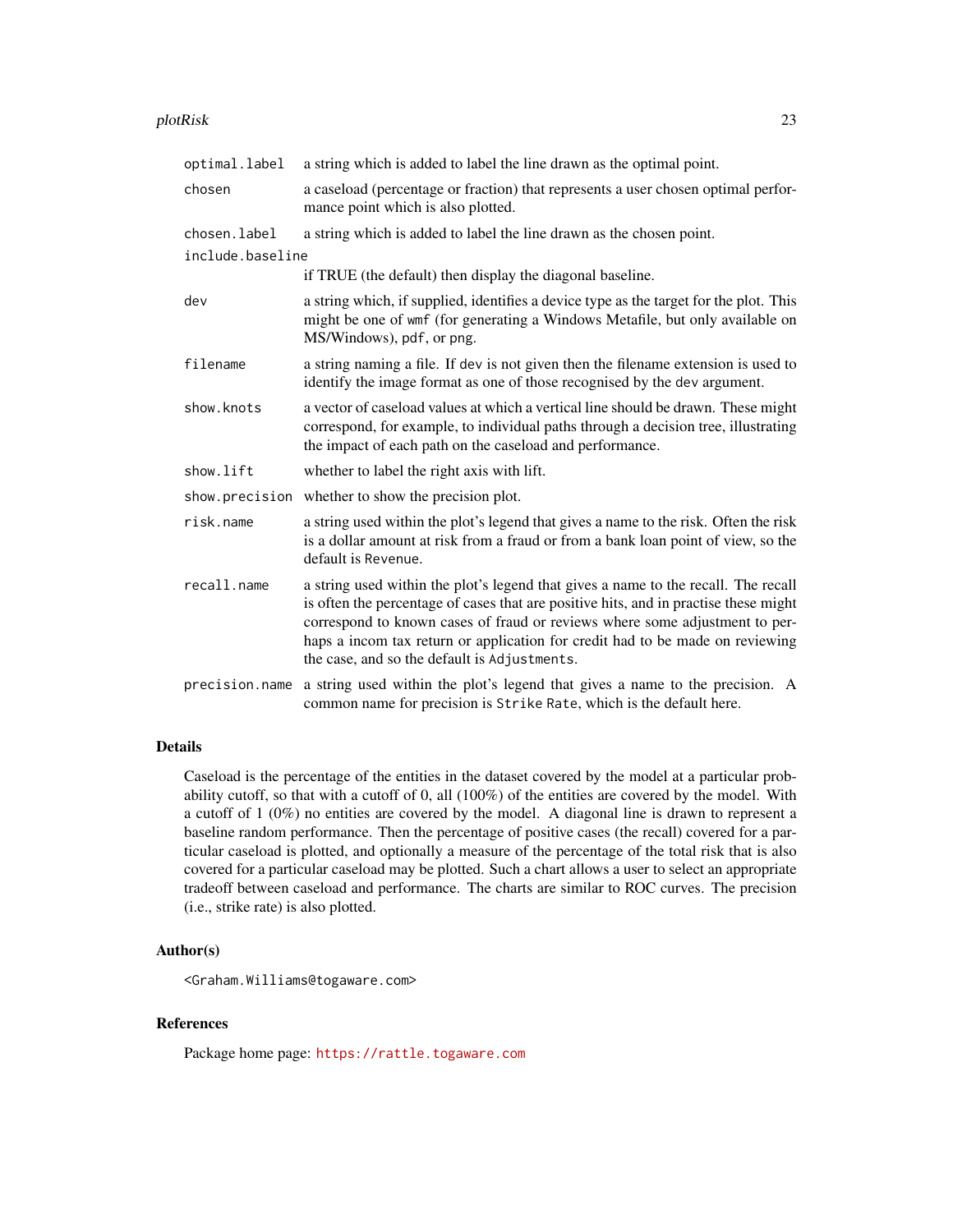#### See Also

[evaluateRisk](#page-13-1), [genPlotTitleCmd](#page-15-1).

### Examples

```
## this is usually used in the context of the evaluateRisk function
## Not run: ev <- evaluateRisk(predicted, actual, risk)
```

```
## imitate this output here
ev <- NULL
ev$Caseload <- c(1.0, 0.8, 0.6, 0.4, 0.2, 0)
ev$Precision <- c(0.15, 0.18, 0.21, 0.25, 0.28, 0.30)
ev$Recall <- c(1.0, 0.95, 0.80, 0.75, 0.5, 0.0)
ev$Risk <- c(1.0, 0.98, 0.90, 0.77, 0.30, 0.0)
## plot the Risk Chart
plotRisk(ev$Caseload, ev$Precision, ev$Recall, ev$Risk,
         chosen=60, chosen.label="Pr=0.45")
## Add a title
eval(parse(text=genPlotTitleCmd("Sample Risk Chart")))
```
printRandomForests *Print a representation of the Random Forest models to the console*

#### Description

A randomForest model, by default, consists of 500 decision trees. This function walks through each tree and generates a set of rules which are printed to the console. This takes a considerable amount of time and is provided for users to access the actual model, but it is not yet used within the Rattle GUI. It may be used to display the output of the RF (but it takes longer to generate than the model itself!). Or it might only be used on export to PMML or SQL.

#### Usage

```
printRandomForests(model, models=NULL, include.class=NULL, format="")
```
#### Arguments

| model         | a randomForest model.                                               |
|---------------|---------------------------------------------------------------------|
| models        | a list of integers limiting the models in MODEL that are displayed. |
| include.class | limit the output to the specific class.                             |
| format        | possible values are "VB".                                           |

### Author(s)

<Graham.Williams@togaware.com>

<span id="page-23-0"></span>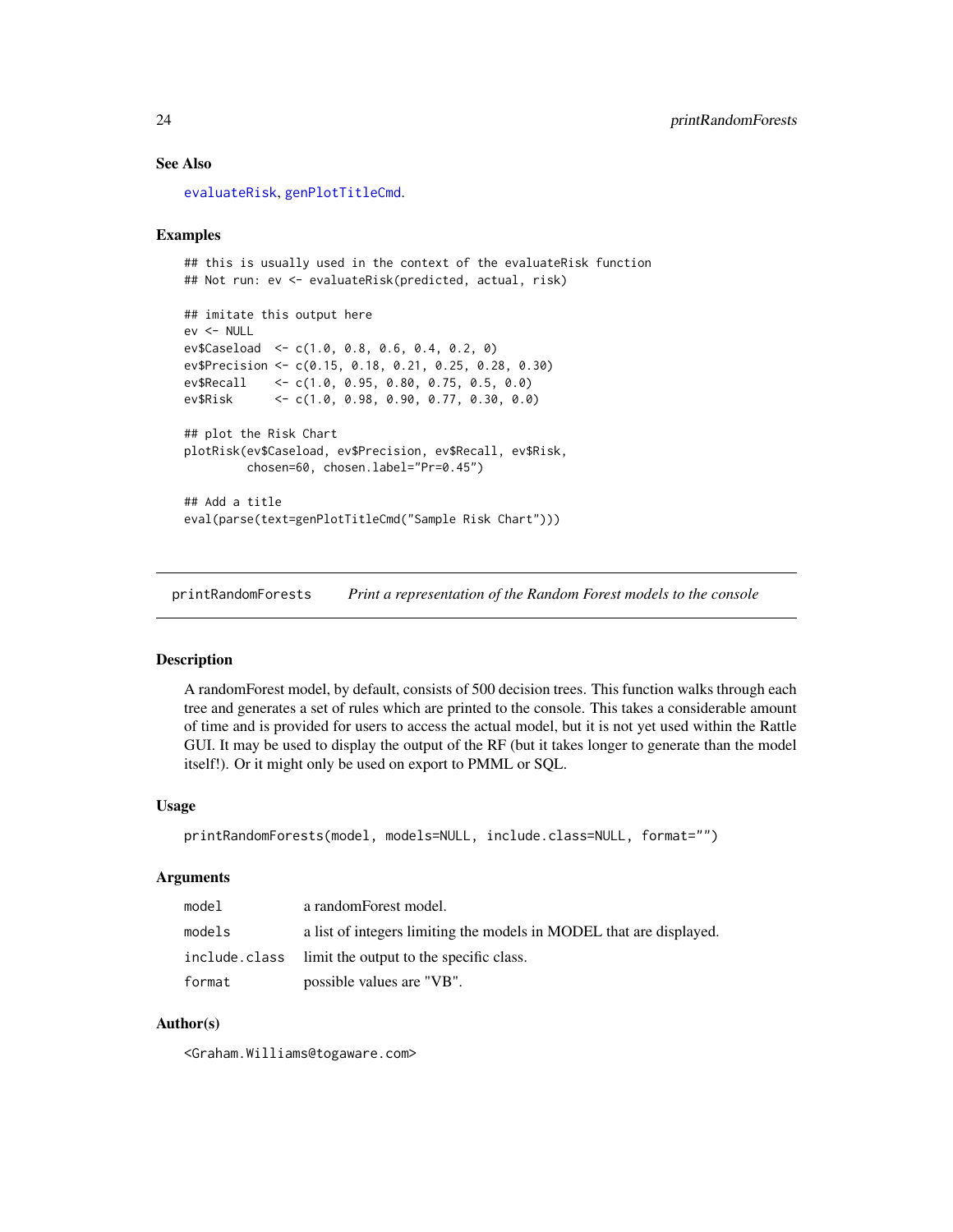# <span id="page-24-0"></span>randomForest2Rules 25

# References

Package home page: <https://rattle.togaware.com>

#### Examples

```
## Display a ruleset for a specific model amongst the 500.
## Not run: printRandomForests(rfmodel, 5)
## Display a ruleset for specific models amongst the 500.
## Not run: printRandomForests(rfmodel, c(5,10,15))
## Display a ruleset for each of the 500 models.
## Not run: printRandomForests(rfmodel)
```
randomForest2Rules *Generate accessible data structure of a randomForest model*

# Description

A randomForest model, by default, consists of 500 decision trees. This function walks through each tree and generates a set of rules. This takes a considerable amount of time and is provided for users to access the actual model, but it is not yet used within the Rattle GUI. It may be used to display the output of the RF (but it takes longer to generate than the model itself!). Or it might only be used on export to PMML or SQL.

#### Usage

```
randomForest2Rules(model, models=NULL)
```
#### Arguments

| model  | a randomForest model.                                               |
|--------|---------------------------------------------------------------------|
| models | a list of integers limiting the models in MODEL that are converted. |

#### Author(s)

<Graham.Williams@togaware.com>

#### References

Package home page: <https://rattle.togaware.com>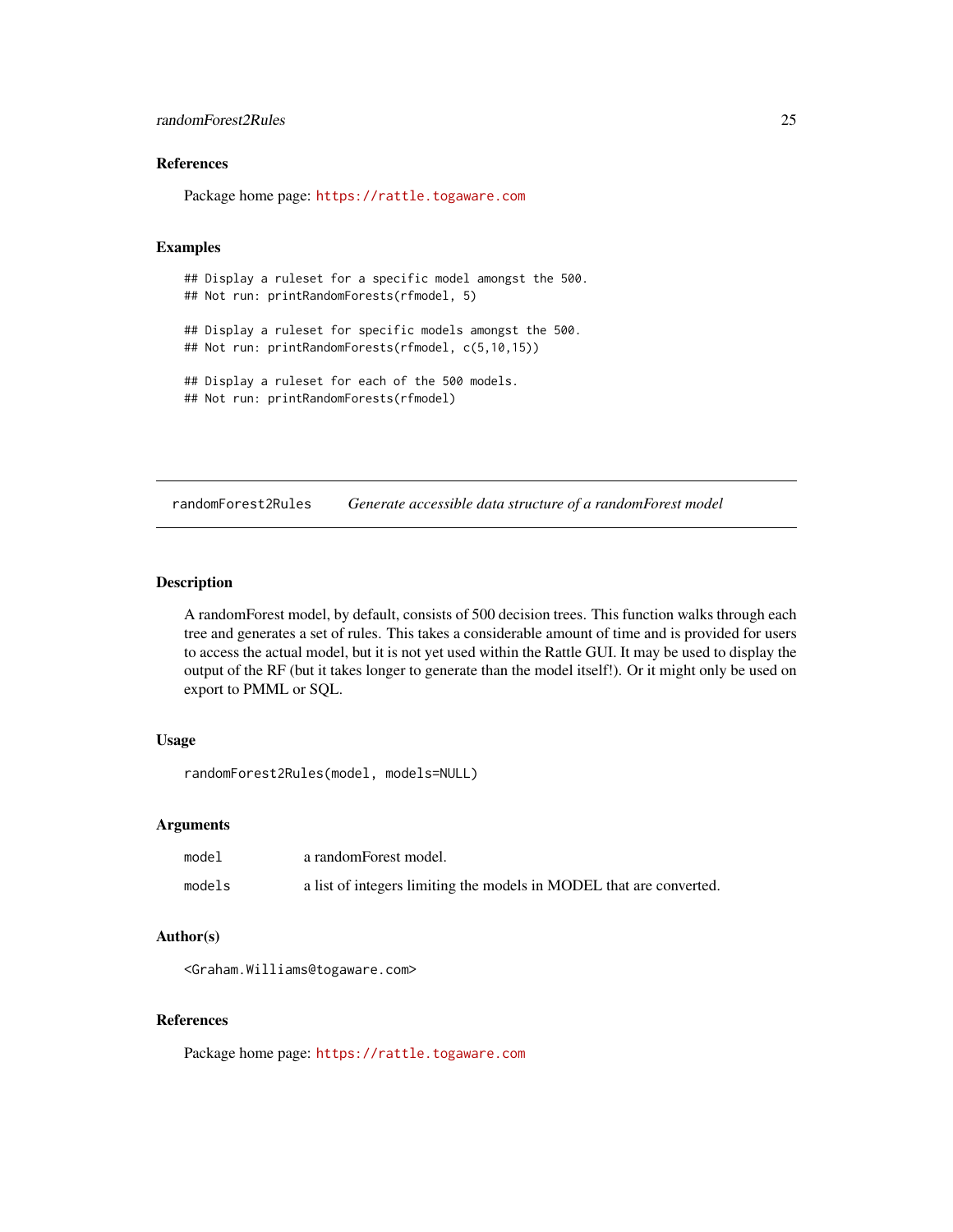#### Examples

```
## Generate a ruleset for a specific model amongst the 500.
## Not run: randomForest2Rules(rfmodel, 5)
## Generate a ruleset for specific models amongst the 500.
## Not run: randomForest2Rules(rfmodel, c(5,10,15))
## Generate a ruleset for each of the 500 models.
## Not run: randomForest2Rules(rfmodel)
```
<span id="page-25-1"></span>

rattle *Display the Rattle User Interface*

#### Description

The Rattle user interface uses the RGtk2 package to present an intuitive point and click interface for data mining, extensively building on the excellent collection of R packages by very many authors for data manipulation, exploration, analysis, and evaluation.

#### Usage

rattle(csvname=NULL, dataset=NULL, useGtkBuilder=TRUE)

#### Arguments

| csvname       | the optional name of a CSV file to load into Rattle on startup.                                                                                                                        |
|---------------|----------------------------------------------------------------------------------------------------------------------------------------------------------------------------------------|
| dataset       | The optional name as a character string of a dataset to load into Rattle on startup.                                                                                                   |
| useGtkBuilder | if not supplied then automatically determine whether to use the new GtkBuilder<br>rather than the deprecated libglade. A user can override the heuristic choice with<br>TRUE or FALSE. |

#### Details

Refer to the Rattle home page in the URL below for a growing reference manual for using Rattle.

Whilst the underlying functionality of Rattle is built upon a vast collection of other R packages, Rattle itself provides a collection of utility functions used within Rattle. These are made available through loading the rattle package into your R library. The See Also section lists these utility functions that may be useful outside of Rattle.

Rattle can initialise some options using a .Rattle file if the folder in which Rattle is started. The currently supported options are .RATTLE.DATA, .RATTLE.SCORE.IN, and .RATTLE.SCORE.OUT.

If the environment variable RATTLE\\_DATA is defined then that is set as the default CSV file name to load. Otherwise, if .RATTLE.DATA is defined then that will be used as the CSV file to load. Otherwise, if csvname is provided then that will be used.

Two environments are exported by Rattle, capturing the current rattle state (crs) and the current rattle variables (crv).

<span id="page-25-0"></span>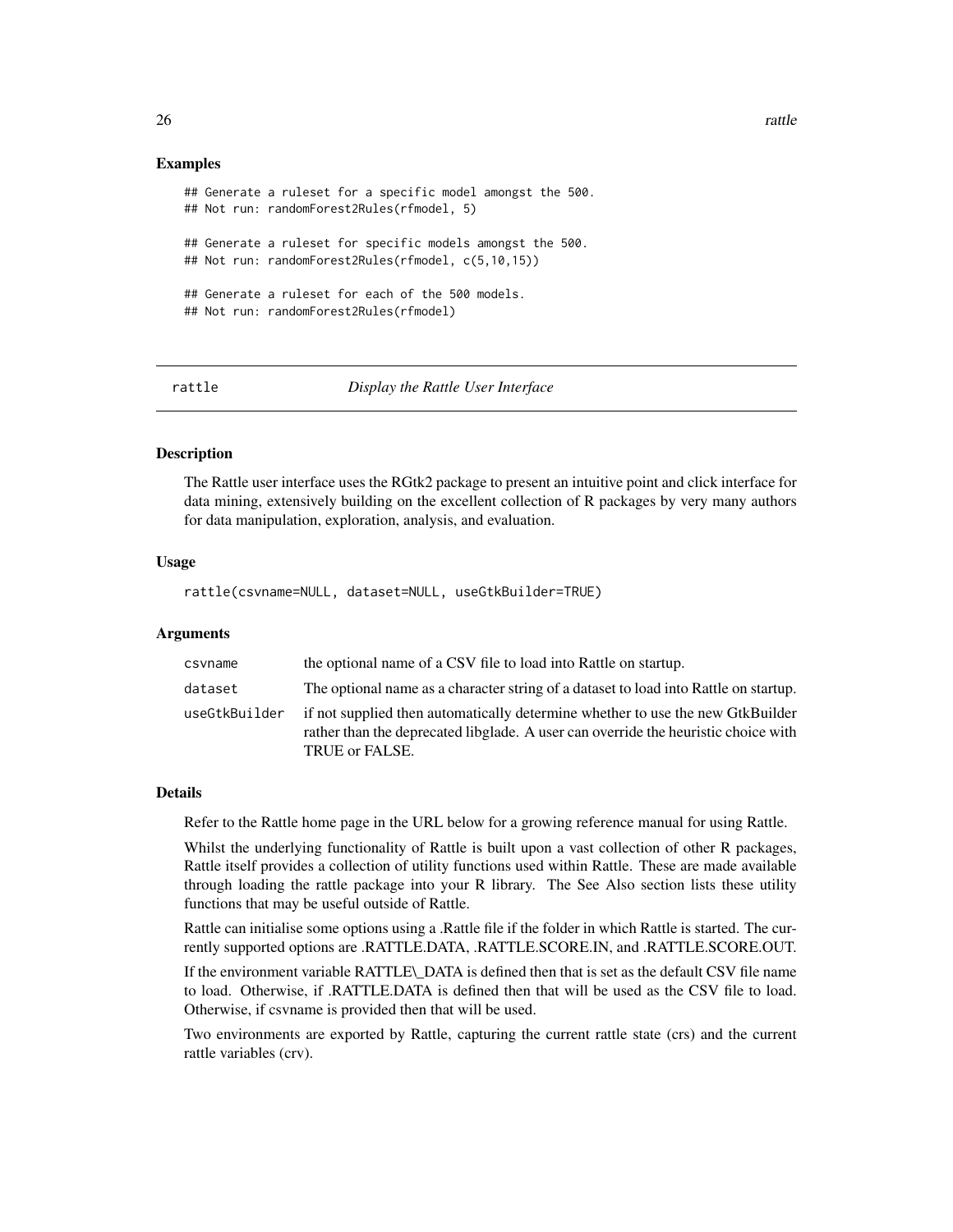# <span id="page-26-0"></span>Author(s)

<Graham.Williams@togaware.com>

#### References

Package home page: <https://rattle.togaware.com>

# See Also

[evaluateRisk](#page-13-1), [genPlotTitleCmd](#page-15-1), [plotRisk](#page-21-1).

#### Examples

```
# You can start rattle with a path to a csv file to pre-specify the
# dataset. You then need to click Execute to load the data.
```

```
## Not run: rattle(system.file("csv", "weather.csv", package = "rattle"))
```
rattle.print.summary.multinom

*Print information about a multinomial model*

# Description

Displays a textual reveiw of the performance of a multinom model.

#### Usage

```
rattle.print.summary.multinom(x, digits = x$digits, ...)
```
# Arguments

| x                       | An reart object.                       |
|-------------------------|----------------------------------------|
| digits                  | Number of digist to print for numbers. |
| $\cdot$ $\cdot$ $\cdot$ | Other arguments.                       |

# Details

Print a summary of a multinom model. This is sipmly a modification of the print.summary.multinom function to add the number of entities!

# Author(s)

<Graham.Williams@togaware.com>

# References

Package home page: <https://rattle.togaware.com>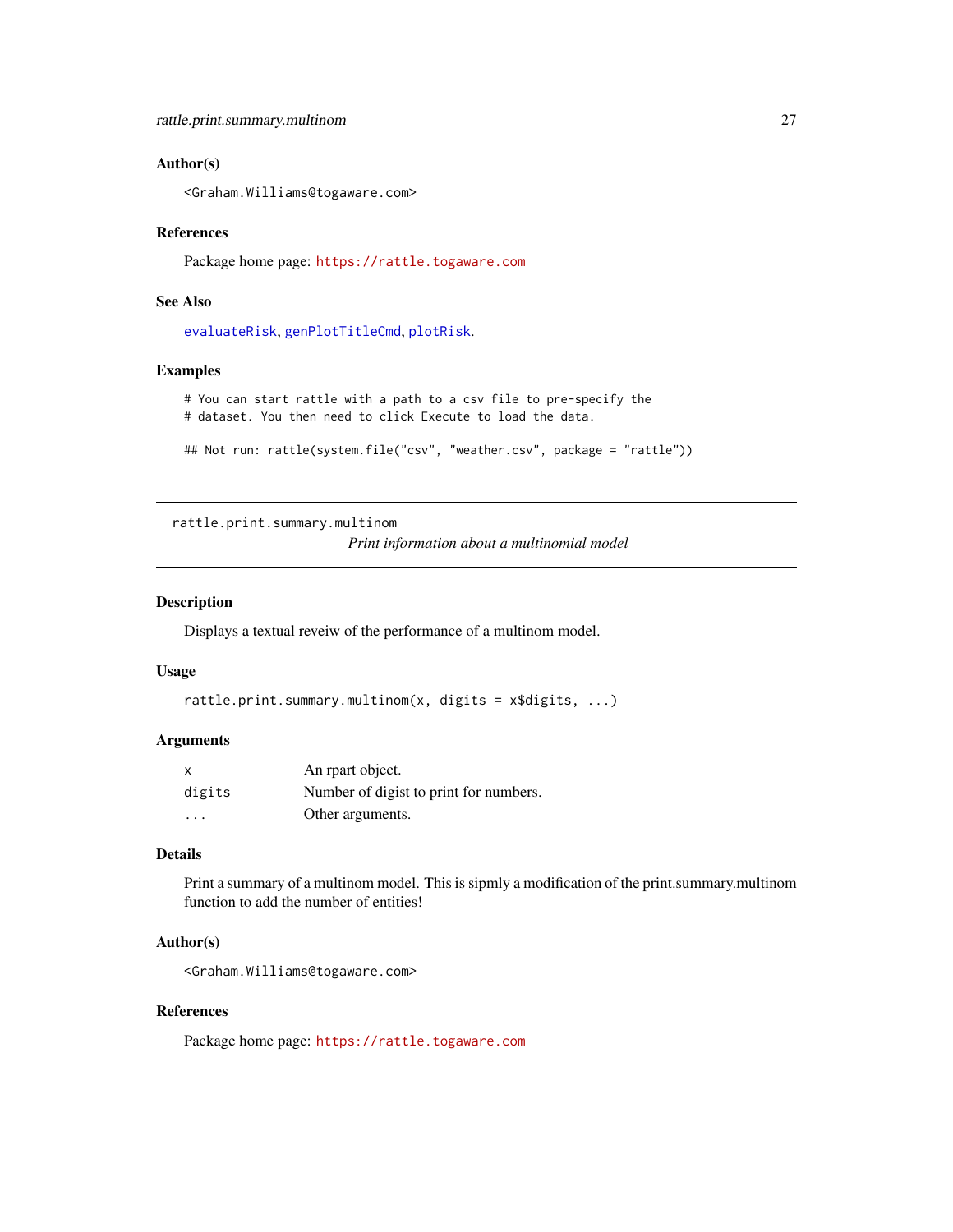<span id="page-27-0"></span>

Display system information, including versions of Rattle and R, operating system, and versions of other packages used by Rattle. Useful for reporting bugs but also invisibly returns a list of packages that have updates available and can be passed to install.packages().

#### Usage

```
rattleInfo(all.dependencies=FALSE,
           include.not.installed=FALSE,
           include.not.available=FALSE,
           include.libpath=FALSE)
```
#### Arguments

all.dependencies

If TRUE then check the full dependency graph for Rattle and list all of those packages (which may take quite a few seconds to compute), or else just list those key packages that Rattle Depends on and Suggests.

include.not.installed

If TRUE then make mention of any packages that are not installed, but are available.

include.not.available

If TRUE then make mention of any packages that are not available from CRAN.

include.libpath

If TRUE then list the library location where each package is installed.

#### Details

This is a support function to list useful information to provide the developers with information about the system environment when running Rattle. It is intended to provide the information that is useful in reporting bugs.

It also lists the currently installed version of a number of packages that Rattle makes use of as well as checking for any updates available for those packages.

If updates are found then a command is generated and printed so that a user can simply copy and paste the command to update the relevant packages. The function also invisibly returns the list of packages that can be updated, so that we can do something like: install.packages(rattleInfo()).

#### Author(s)

<Graham.Williams@togaware.com>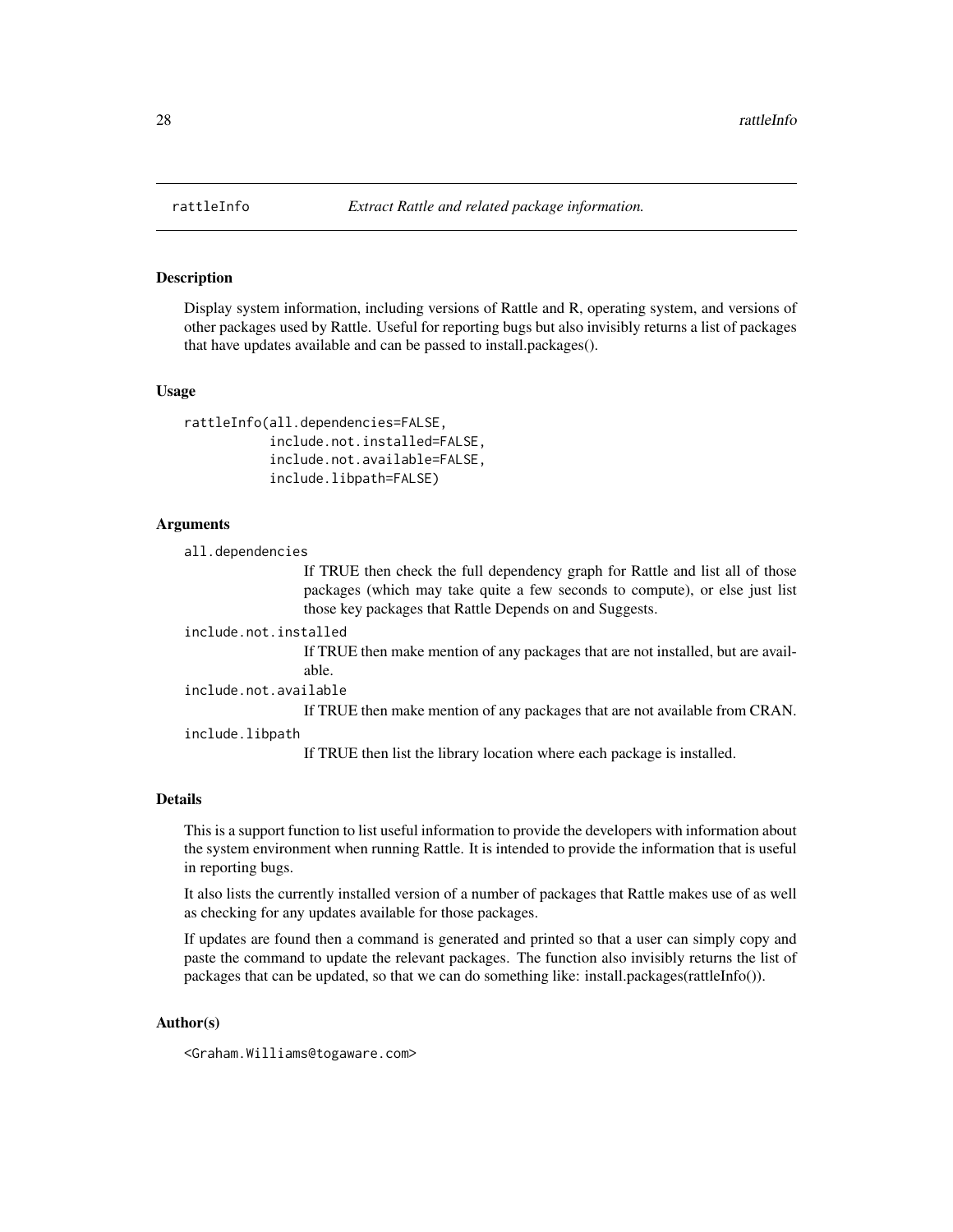# <span id="page-28-0"></span>rescale.by.group 29

# References

Package home page: <https://rattle.togaware.com>

#### See Also

[rattle](#page-25-1).

| rescale.by.group | Transform a numeric vector by grouping it according to the values of |
|------------------|----------------------------------------------------------------------|
|                  | the supplied factor and then rescaling within the groups.            |

# Description

The numeric vector is remapped to integers from 0 to max-1, with any missing values mapped to the midpoint. Original idea from Tony Nolan. This will eventually be generalised to do the remapping using any of the rescaling functions.

# Usage

```
rescale.by.group(x, by=NULL, type = "irank", itop = 100)
```
### Arguments

|      | The numeric vector to rescale.                                                                                                       |
|------|--------------------------------------------------------------------------------------------------------------------------------------|
| bν   | A factor of the same length as x used to define the groups.                                                                          |
| type | The type of rescaling to perform.                                                                                                    |
| itop | For an integer remapping this is the number of groups, so that the numeric values<br>are maped to the integers from 0 to $(max-1)$ . |

# Details

This Rattle support function, which is also useful by itself, provides a simple mechanism to rescale a numeric variable. Several rescalings are possible. The rescaling is done by first grouping the observations according to the by argument.

# Author(s)

```
<Graham.Williams@togaware.com>
```
# References

Package home page: <https://rattle.togaware.com>

#### See Also

[rattle](#page-25-1).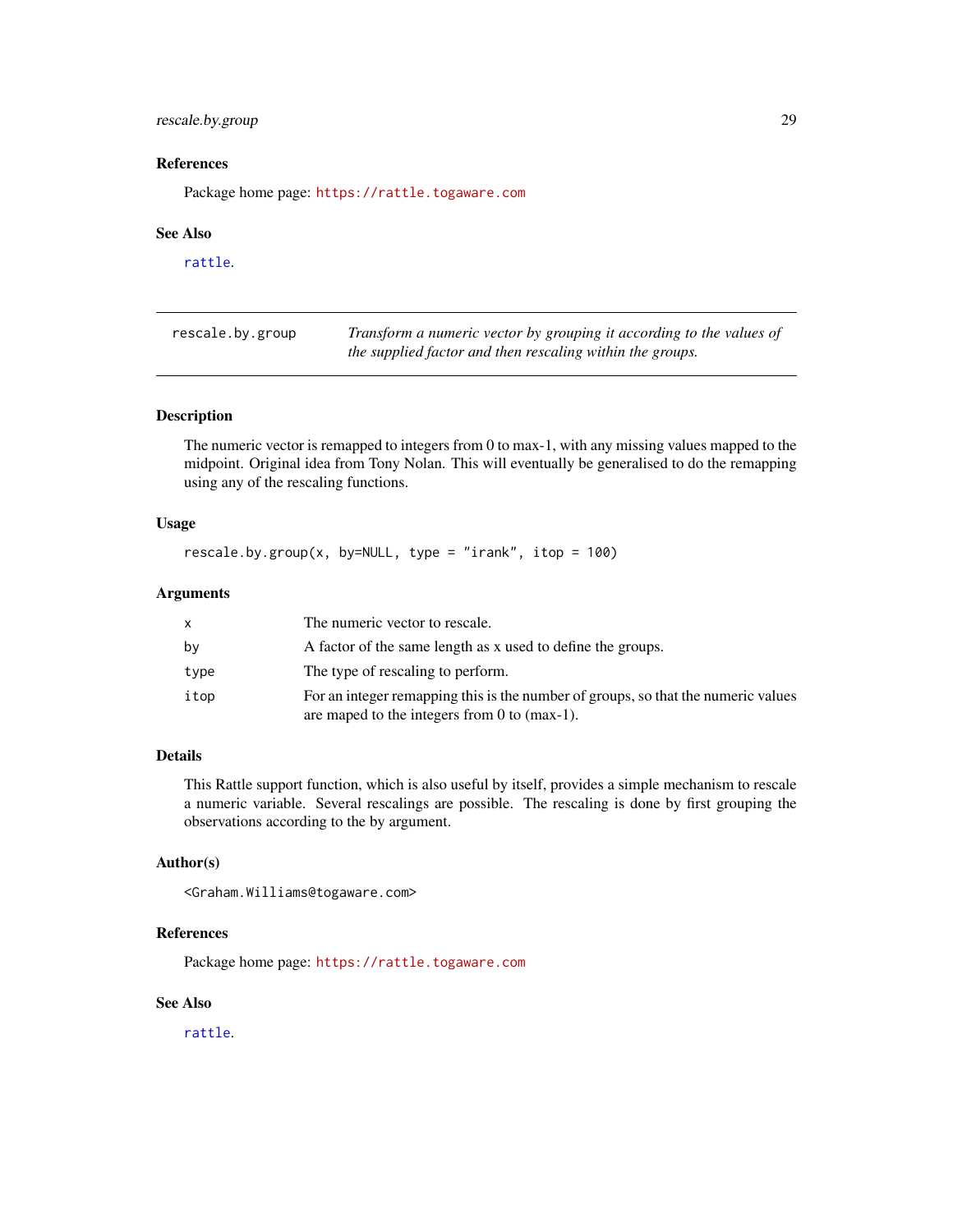<span id="page-29-0"></span>

Plots a Rattle Risk Chart for binary classification models using ggplot2. Such a chart has been developed in a practical context to present the performance of data mining models to clients, plotting a caseload against performance, allowing a client to see the tradeoff between coverage and performance.

# Usage

| riskchart(pr,               |     |                 |
|-----------------------------|-----|-----------------|
| ac,                         |     |                 |
| ri                          |     | $=$ NULL,       |
| title                       |     | = "Risk Chart". |
| title.size                  |     | $= 10,$         |
| subtitle                    |     | $=$ NULL,       |
| caption                     |     | $=$ TRUE,       |
| show.legend                 |     | $=$ TRUE,       |
| optimal                     |     | $=$ NULL,       |
| optimal.label               | $=$ | $\frac{n}{2}$   |
| chosen                      |     | $=$ NULL,       |
| chosen.label                | $=$ |                 |
| $include. baseline = TRUE,$ |     |                 |
| dev                         |     | ,, ,,           |
| filename                    | $=$ | ,, ,,           |
| show.knots                  |     | $=$ NULL,       |
| show.lift                   |     | $=$ TRUE,       |
| show.precision              |     | $=$ TRUE,       |
| show.maximal                |     | $=$ TRUE,       |
| risk.name                   |     | = "Risk",       |
| recall.name                 |     | = "Recall",     |
| precision.name              |     | = "Precision",  |
| thresholds                  |     | $=$ NULL,       |
| legend.horiz                |     | = TRUE)         |

# Arguments

| pr         | The predicted class for each observation.       |
|------------|-------------------------------------------------|
| ac         | The actual class for each observation.          |
| ri         | The risk class for each observation.            |
| title      | the main title to place at the top of the plot. |
| title.size | font size for the main title.                   |
| subtitle   | subtitle under the main title.                  |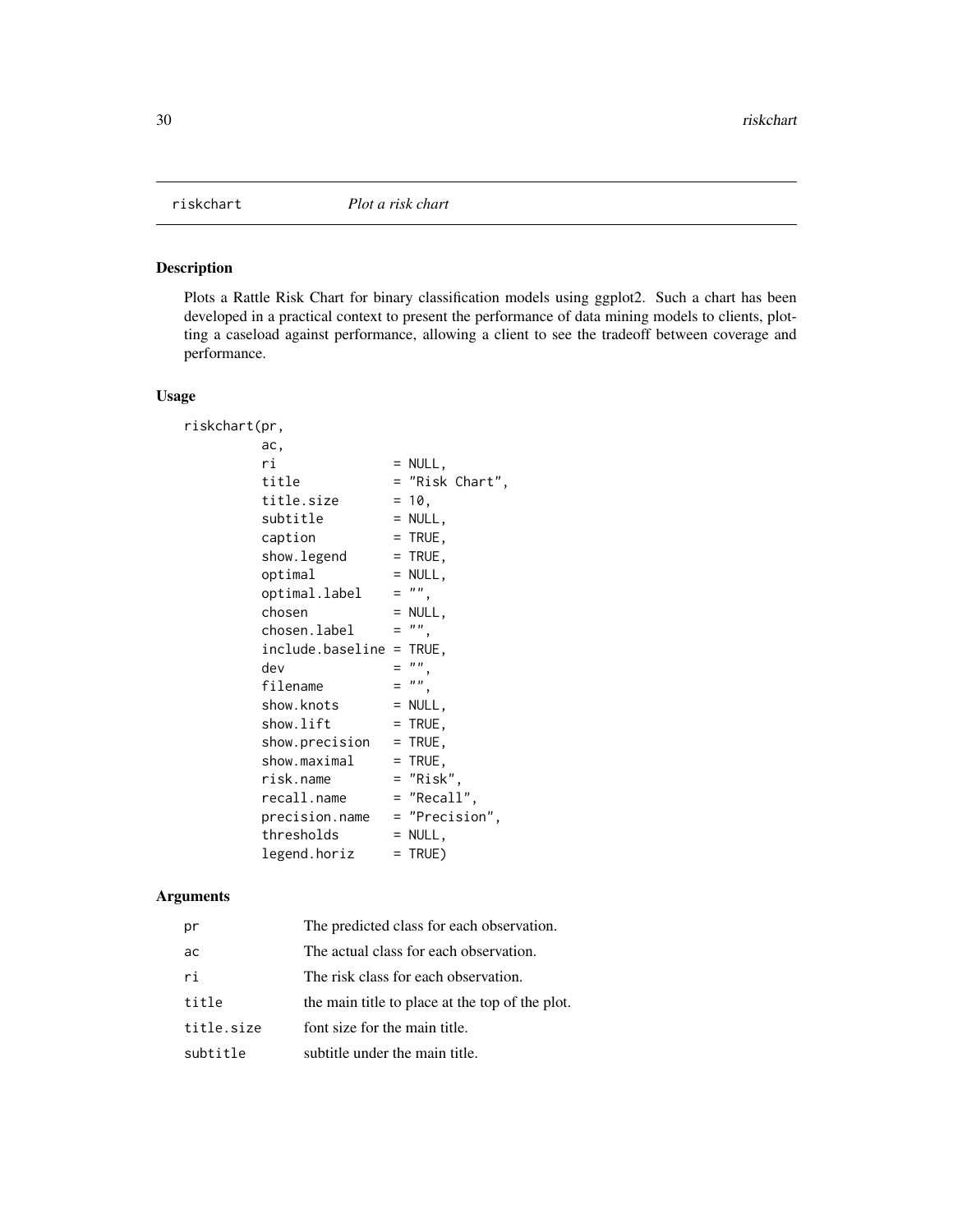#### riskchart 31

| caption          | caption for the bottom right of plot.                                                                                                                                                                                                                                                                                                                                                      |
|------------------|--------------------------------------------------------------------------------------------------------------------------------------------------------------------------------------------------------------------------------------------------------------------------------------------------------------------------------------------------------------------------------------------|
| show.legend      | whether to display the legend in the plot.                                                                                                                                                                                                                                                                                                                                                 |
| optimal          | a caseload (percentage or fraction) that represents an optimal performance point<br>which is also plotted. If instead the value is TRUE then the optimal point is iden-<br>tified internally (maximum valud for (recall-casload)+(risk-caseload))<br>and plotted.                                                                                                                          |
| optimal.label    | a string which is added to label the line drawn as the optimal point.                                                                                                                                                                                                                                                                                                                      |
| chosen           | a caseload (percentage or fraction) that represents a user chosen optimal perfor-<br>mance point which is also plotted.                                                                                                                                                                                                                                                                    |
| chosen.label     | a string which is added to label the line drawn as the chosen point.                                                                                                                                                                                                                                                                                                                       |
| include.baseline |                                                                                                                                                                                                                                                                                                                                                                                            |
|                  | if TRUE (the default) then display the diagonal baseline.                                                                                                                                                                                                                                                                                                                                  |
| dev              | a string which, if supplied, identifies a device type as the target for the plot. This<br>might be one of wmf (for generating a Windows Metafile, but only available on<br>MS/Windows), pdf, or png.                                                                                                                                                                                       |
| filename         | a string naming a file. If dev is not given then the filename extension is used to<br>identify the image format as one of those recognised by the dev argument.                                                                                                                                                                                                                            |
| show.knots       | a vector of caseload values at which a vertical line should be drawn. These might<br>correspond, for example, to individual paths through a decision tree, illustrating<br>the impact of each path on the caseload and performance.                                                                                                                                                        |
| show.lift        | whether to label the right axis with lift.                                                                                                                                                                                                                                                                                                                                                 |
| show.precision   | whether to show the precision plot.                                                                                                                                                                                                                                                                                                                                                        |
| show.maximal     | whether to show the maximal performance line.                                                                                                                                                                                                                                                                                                                                              |
| risk.name        | a string used within the plot's legend that gives a name to the risk. Often the risk<br>is a dollar amount at risk from a fraud or from a bank loan point of view, so the<br>default is Revenue.                                                                                                                                                                                           |
| recall.name      | a string used within the plot's legend that gives a name to the recall. The recall<br>is often the percentage of cases that are positive hits, and in practise these might<br>correspond to known cases of fraud or reviews where some adjustment to per-<br>haps a incom tax return or application for credit had to be made on reviewing<br>the case, and so the default is Adjustments. |
| precision.name   | a string used within the plot's legend that gives a name to the precision. A<br>common name for precision is Strike Rate, which is the default here.                                                                                                                                                                                                                                       |
| thresholds       | whether to display scores along the top axis.                                                                                                                                                                                                                                                                                                                                              |
| legend.horiz     | whether to display a horizontal legend.                                                                                                                                                                                                                                                                                                                                                    |

# Details

Caseload is the percentage of the entities in the dataset covered by the model at a particular probability cutoff, so that with a cutoff of 0, all (100%) of the entities are covered by the model. With a cutoff of 1 (0%) no entities are covered by the model. A diagonal line is drawn to represent a baseline random performance. Then the percentage of positive cases (the recall) covered for a particular caseload is plotted, and optionally a measure of the percentage of the total risk that is also covered for a particular caseload may be plotted. Such a chart allows a user to select an appropriate tradeoff between caseload and performance. The charts are similar to ROC curves. The precision (i.e., strike rate) is also plotted.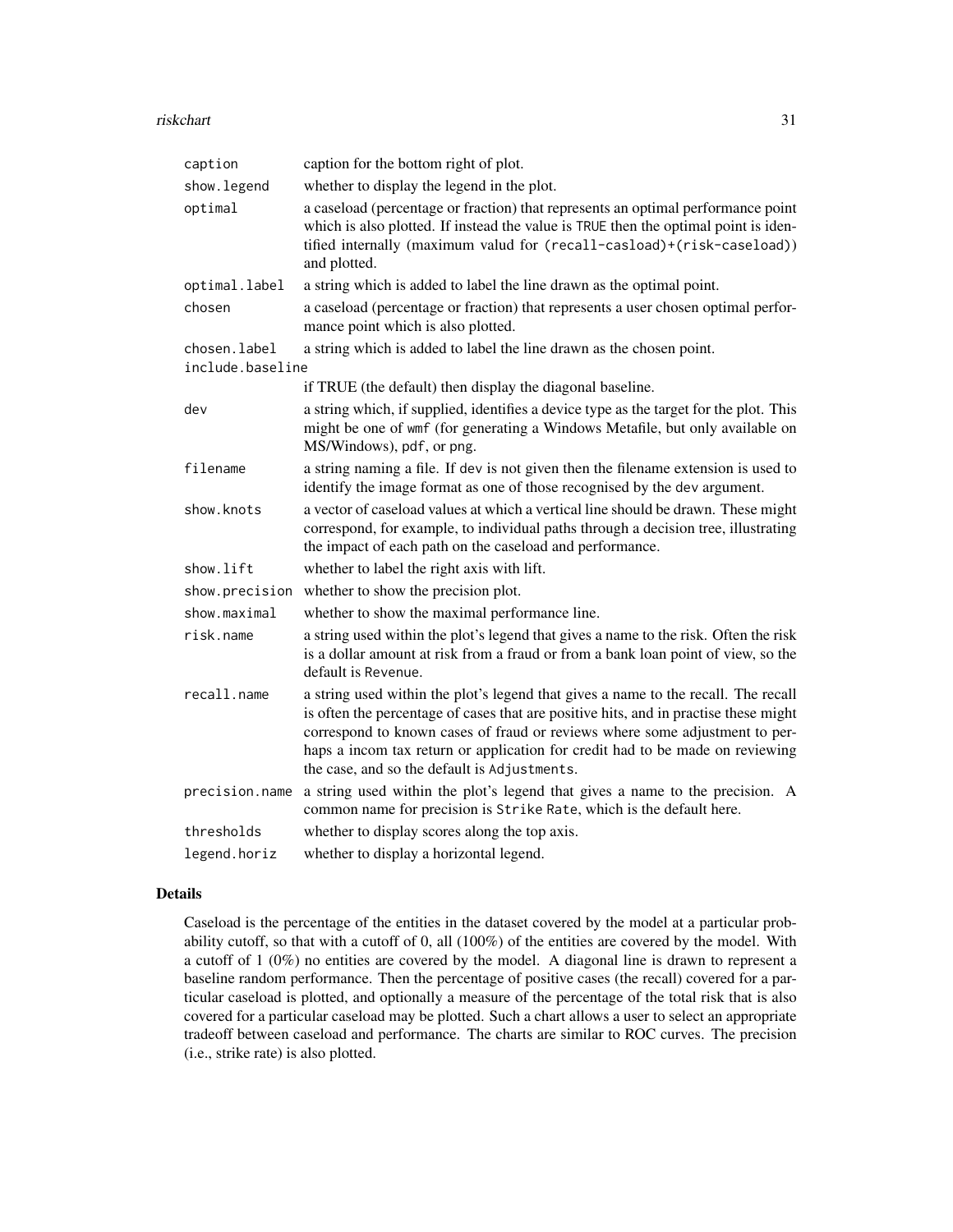#### <span id="page-31-0"></span>32 riskchart

#### Author(s)

<Graham.Williams@togaware.com>

#### References

Package home page: <https://rattle.togaware.com>

# See Also

[evaluateRisk](#page-13-1), [genPlotTitleCmd](#page-15-1).

#### Examples

```
## Not run:
## Use rpart to build a decision tree.
library(rpart)
## Set up the data for modelling.
set.seed(42)
ds <- weather
target <- "RainTomorrow"
risk <- "RISK_MM"
ignore <- c("Date", "Location", risk)
vars <- setdiff(names(ds), ignore)
nobs <- nrow(ds)
form <- formula(paste(target, "~ ."))
train <- sample(nobs, 0.7*nobs)
test <- setdiff(seq_len(nobs), train)
actual <- ds[test, target]
risks <- ds[test, risk]
# Build the model.
model <- rpart(form, data=ds[train, vars])
## Obtain predictions.
predicted <- predict(model, ds[test, vars], type="prob")[,2]
## Plot the Risk Chart.
riskchart(predicted, actual, risks)
## End(Not run)
```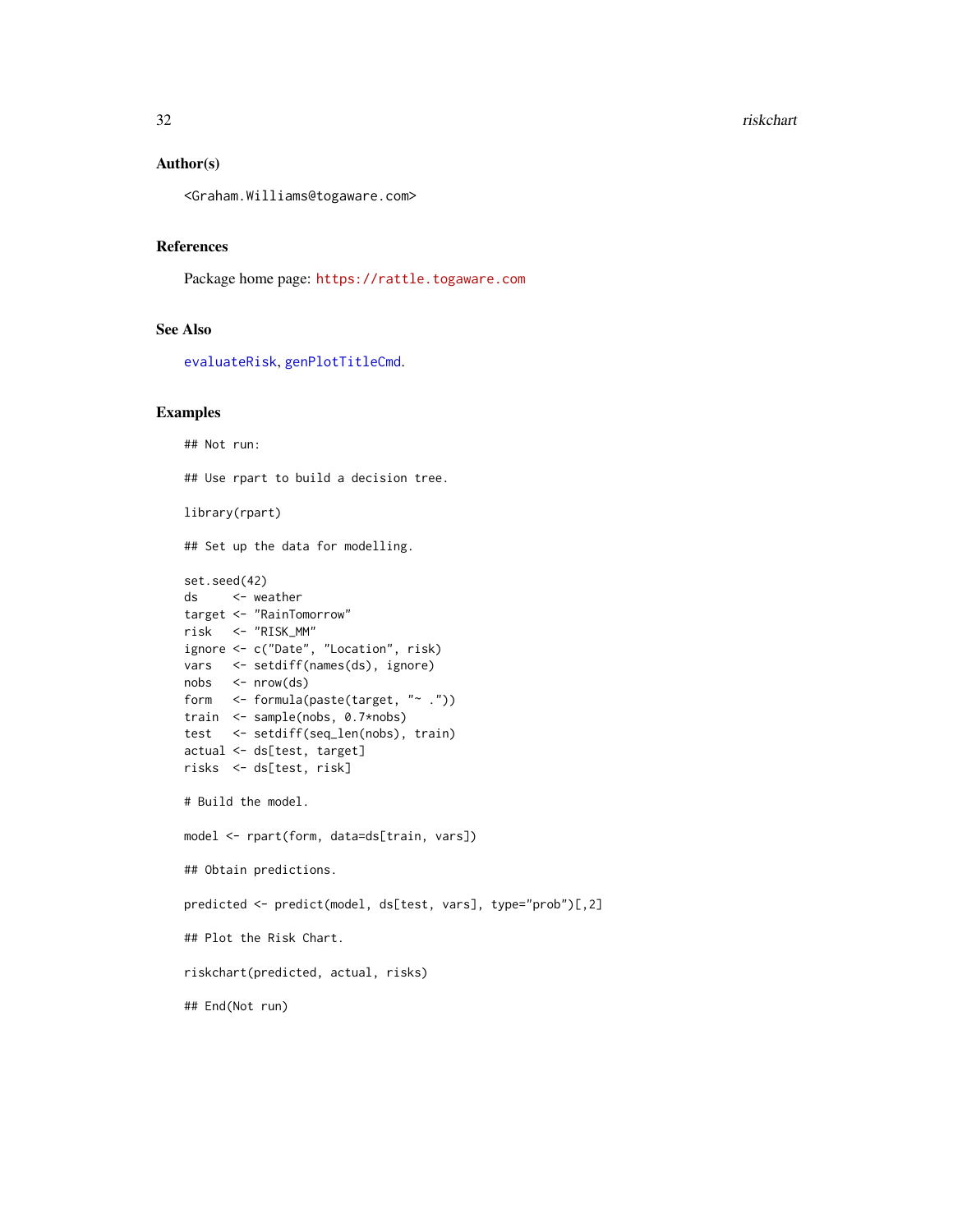<span id="page-32-0"></span>savePlotToFile *Save a plot in some way*

#### Description

For the current device, or for the device identified, save the plot displayed there in some way. This is either saved to file, copied to the clipboard for pasting into other applications, or sent to the printer for saving a hard copy.

#### Usage

```
savePlotToFile(file.name, dev.num=dev.cur())
copyPlotToClipboard(dev.num=dev.cur())
printPlot(dev.num=dev.cur())
```
# Arguments

| file.name | Character string naming the file including the file name extension which is used<br>to specify the type of file to save. |
|-----------|--------------------------------------------------------------------------------------------------------------------------|
| dev.num   | A device number indicating which device to save.                                                                         |

# Author(s)

<Graham.Williams@togaware.com>

# References

Package home page: <https://rattle.togaware.com>

setupDataset *Given specific contents of env add other dataset related variables.*

# Description

This rattle support function is used for encapsulating data mining objects. The supplied environment is augmented with other data derived from the supplied data, such as a sample trianing dataset, list of numeric variables, and a formula for modelling.

#### Usage

```
setupDataset(env, seed=NULL)
```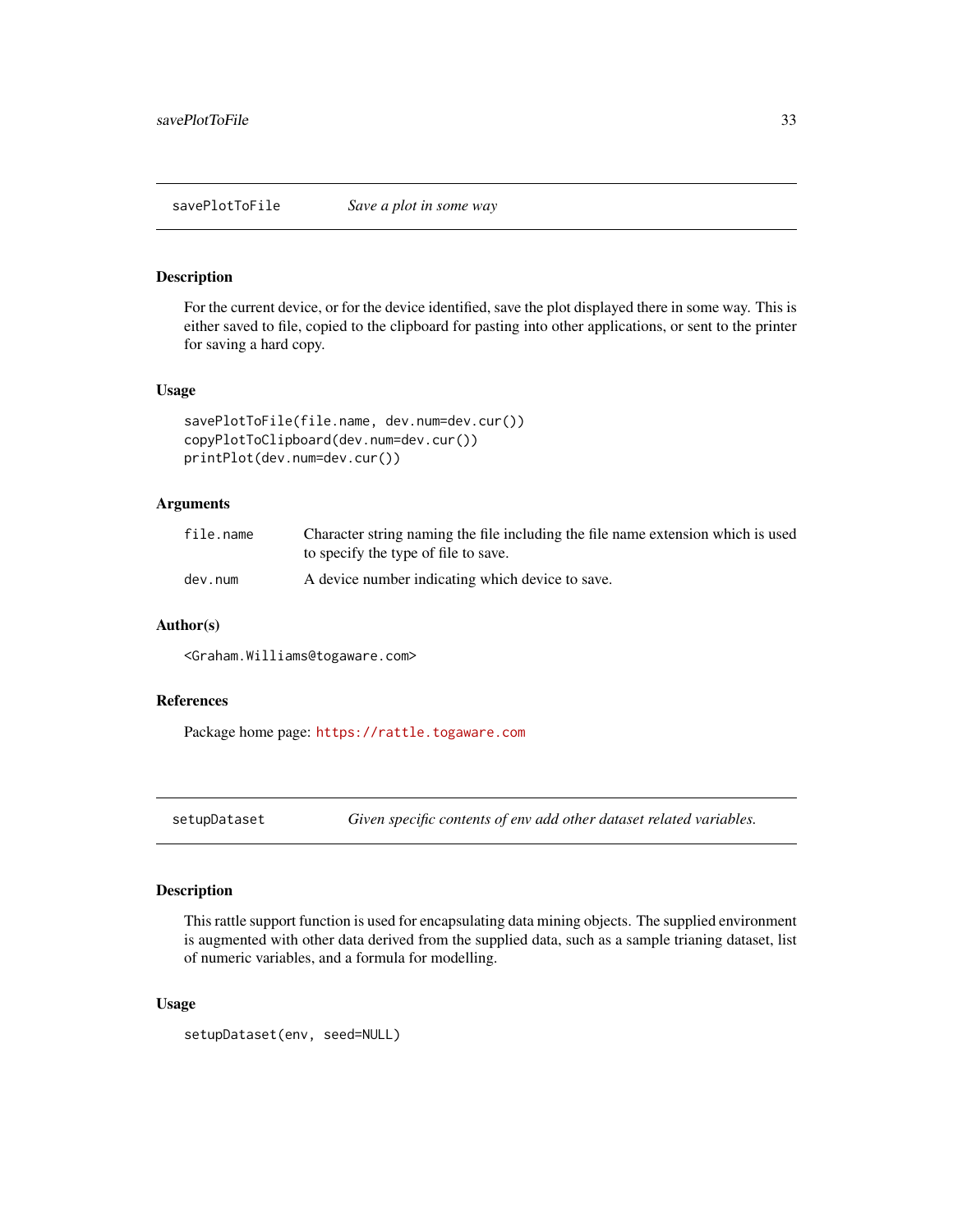#### <span id="page-33-0"></span>**Arguments**

| env  | the environment to modify.                 |
|------|--------------------------------------------|
| seed | optionally set the seed for repeatability. |

# Details

The supplied object (an environment) is assumed to also contain the variables data (a data frame), target (a character string naming the target variable), risk (a character string naming the risk variable), and inputs (a character vector naming all the input variables). This function then adds in the variables vars (the variables used for modelling), numerics (the numeric vars within inputs), nobs (the number of observations), form (the formula for building models), train (a 70% training dataset).

#### Author(s)

<Graham.Williams@togaware.com>

#### References

Package home page: <https://rattle.togaware.com>

treeset.randomForest *Generate a representation of a tree in a Random Forest*

#### Description

Often we want to view the actual trees built by a random forest. Although reviewing all 500 trees might be a bit much, this function allows us to at least list them.

#### Usage

```
treeset.randomForest(model, n=1, root=1, format="R")
```
#### Arguments

| model  | a randomForest model.                                      |
|--------|------------------------------------------------------------|
| n      | a specific tree to list.                                   |
| root   | where to start the stree from, primarily for internal use. |
| format | one of "R". "VB".                                          |

#### Author(s)

<Graham.Williams@togaware.com>

#### References

Package home page: <https://rattle.togaware.com>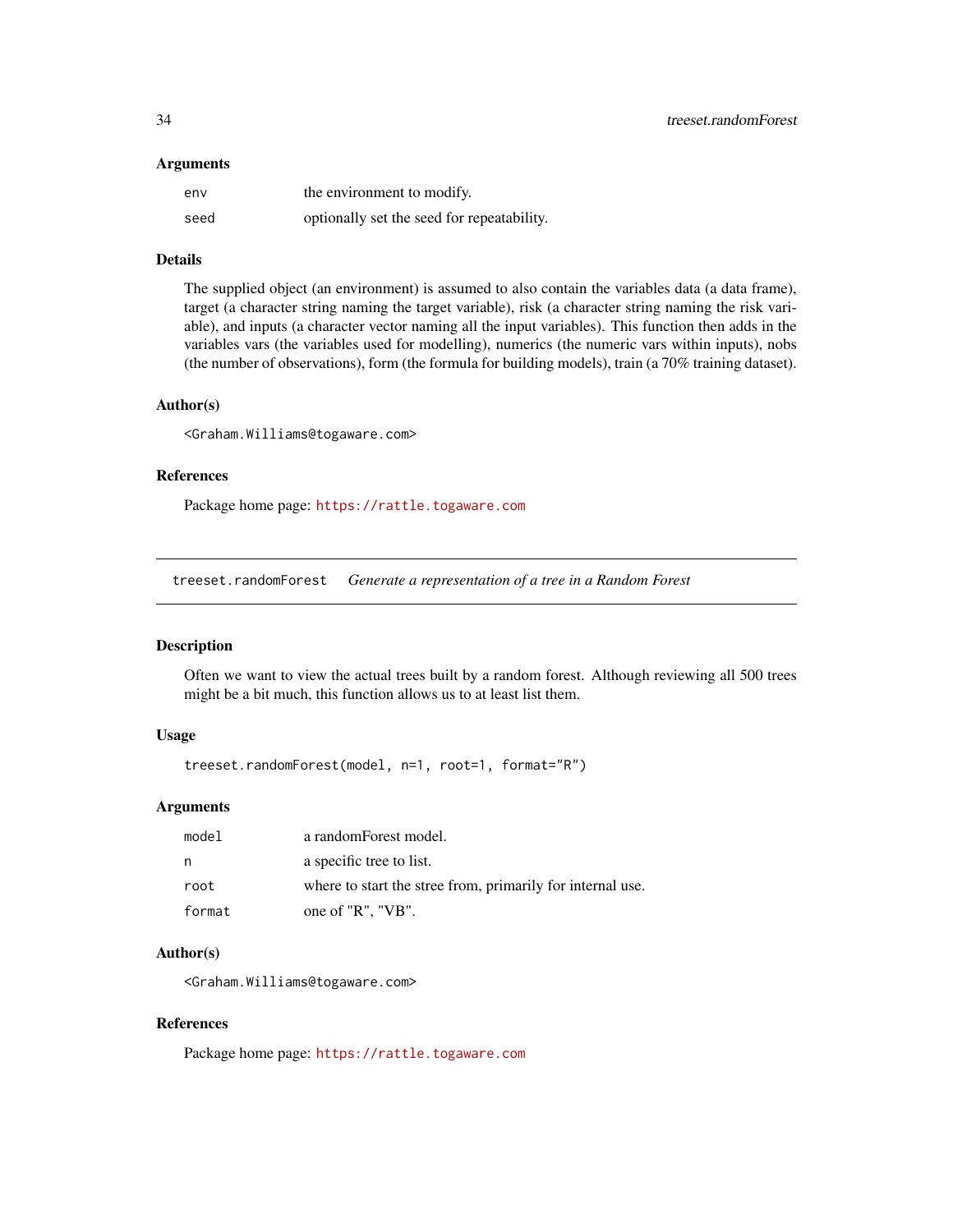#### <span id="page-34-0"></span>weather 35

#### Examples

```
## Display a treeset for a specific model amongst the 500.
## Not run: treeset.randomForests(rfmodel, 5)
```
<span id="page-34-1"></span>

Sample dataset of daily weather observations from Canberra airport *in Australia.*

#### Description

One year of daily weather observations collected from the Canberra airport in Australia was obtained from the Australian Commonwealth Bureau of Meteorology and processed to create this sample dataset for illustrating data mining using R and Rattle.

The data has been processed to provide a target variable RainTomorrow (whether there is rain on the following day - No/Yes) and a risk variable RISK\_MM (how much rain recorded in millimetres). Various transformations were performed on the source data. The dataset is quite small and is useful only for repeatable demonstration of various data science operations.

The source dataset is Copyright by the Australian Commonwealth Bureau of Meteorology and is provided as part of the rattle package with permission.

#### Usage

weather

#### Format

The weather dataset is a data frame containing one year of daily observations from a single weather station (Canberra).

Date The date of observation (a Date object).

Location The common name of the location of the weather station.

MinTemp The minimum temperature in degrees celsius.

MaxTemp The maximum temperature in degrees celsius.

Rainfall The amount of rainfall recorded for the day in mm.

Evaporation The so-called Class A pan evaporation (mm) in the 24 hours to 9am.

Sunshine The number of hours of bright sunshine in the day.

WindGustDir The direction of the strongest wind gust in the 24 hours to midnight.

WindGustSpeed The speed (km/h) of the strongest wind gust in the 24 hours to midnight.

Temp9am Temperature (degrees C) at 9am.

RelHumid9am Relative humidity (percent) at 9am.

Cloud9am Fraction of sky obscured by cloud at 9am. This is measured in "oktas", which are a unit of eigths. It records how many eigths of the sky are obscured by cloud. A 0 measure indicates completely clear sky whilst an 8 indicates that it is completely overcast.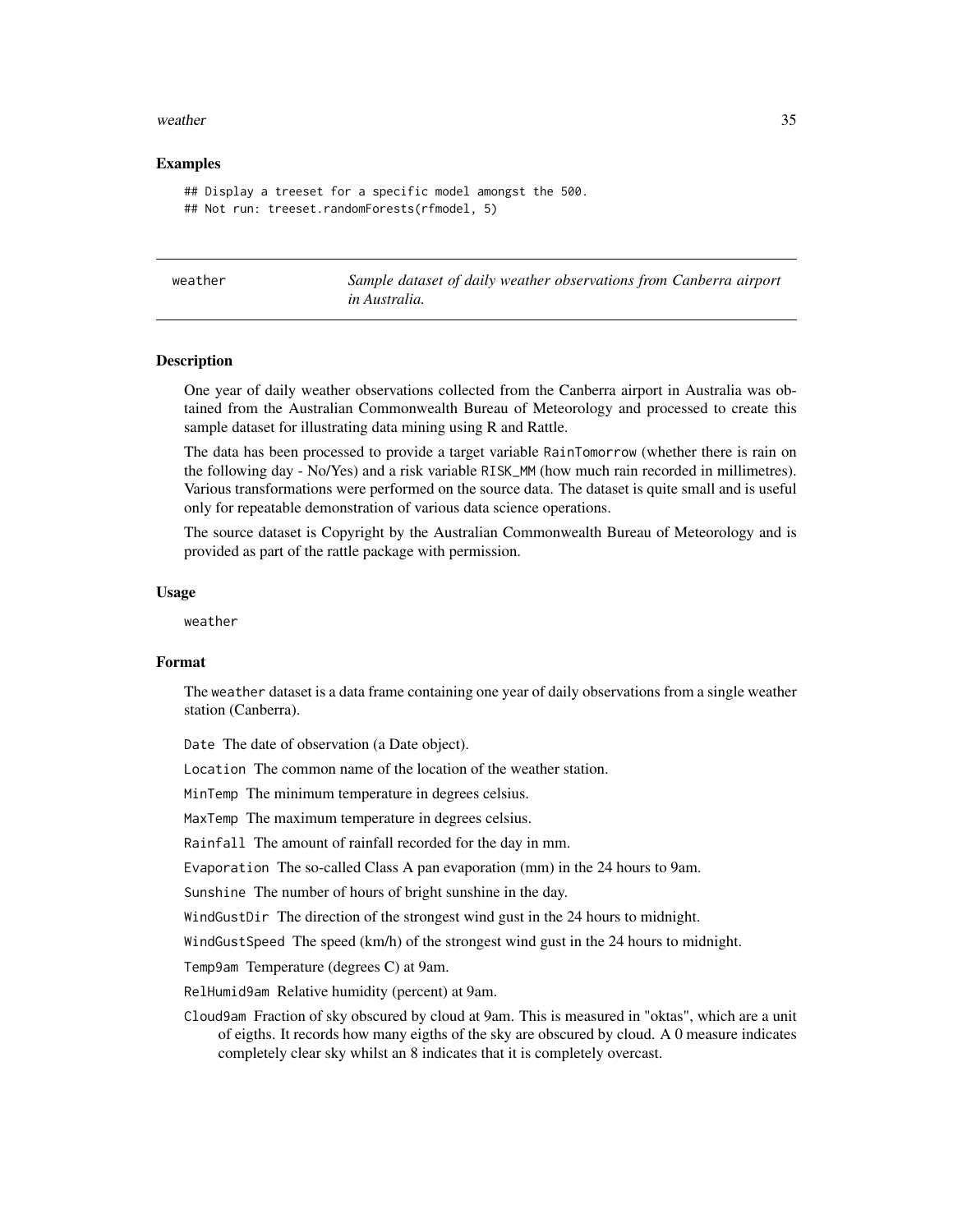<span id="page-35-0"></span>Pressure9am Atmospheric pressure (hpa) reduced to mean sea level at 9am.

Temp3pm Temperature (degrees C) at 3pm.

- RelHumid3pm Relative humidity (percent) at 3pm.
- Cloud3pm Fraction of sky obscured by cloud (in "oktas": eighths) at 3pm. See Cload9am for a description of the values.

WindSpeed3pm Wind speed (km/hr) averaged over 10 minutes prior to 3pm.

Pressure3pm Atmospheric pressure (hpa) reduced to mean sea level at 3pm.

ChangeTemp Change in temperature.

ChangeTempDir Direction of change in temperature.

ChangeTempMag Magnitude of change in temperature.

ChangeWindDirect Direction of wind change.

MaxWindPeriod Period of maximum wind.

RainToday Integer: 1 if precipitation (mm) in the 24 hours to 9am exceeds 1mm, otherwise 0.

TempRange Difference between minimum and maximum temperatures (degrees C) in the 24 hours to 9am.

PressureChange Change in pressure.

RISK\_MM The amount of rain. A kind of measure of the "risk".

RainTomorrow The target variable. Did it rain tomorrow?

#### Author(s)

<Graham.Williams@togaware.com>

# Source

The daily observations are available from <https://www.bom.gov.au/climate/data>. Copyright Commonwealth of Australia 2010, Bureau of Meteorology.

Definitions adapted from <https://www.bom.gov.au/climate/dwo/IDCJDW0000.shtml>

#### References

Package home page: <https://rattle.togaware.com>. Data source: [https://www.bom.gov.au/](https://www.bom.gov.au/climate/dwo/) [climate/dwo/](https://www.bom.gov.au/climate/dwo/) and <https://www.bom.gov.au/climate/data>.

#### See Also

[weatherAUS](#page-36-1), [audit](#page-5-1).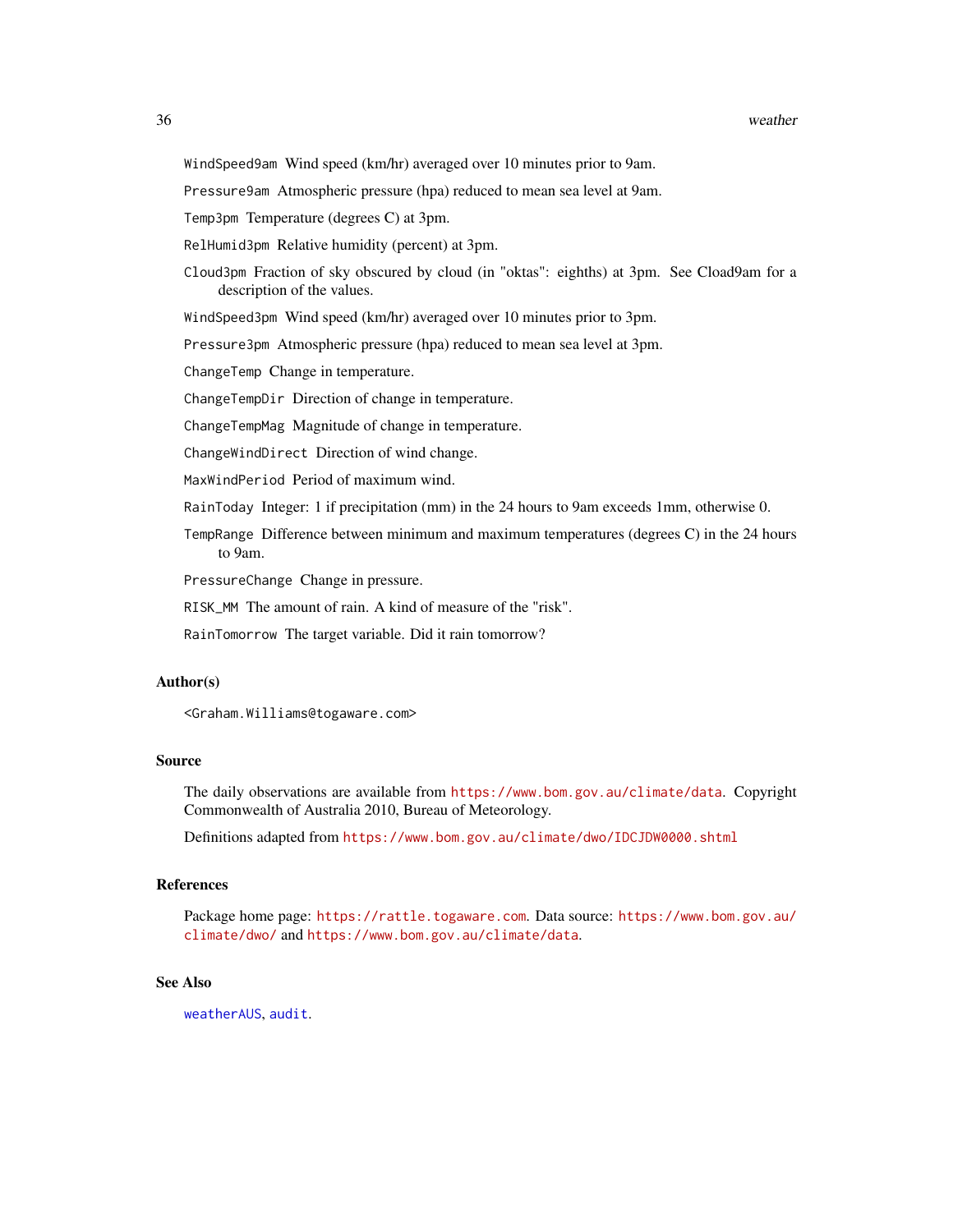<span id="page-36-1"></span><span id="page-36-0"></span>

Daily weather observations from multiple locations around Australia, obtained from the Australian Commonwealth Bureau of Meteorology and processed to create this realtively large sample dataset for illustrating analytics, data mining, and data science using R and Rattle.

The data has been processed to provide a target variable RainTomorrow (whether there is rain on the following day - No/Yes) and a risk variable RISK\_MM (how much rain recorded in millimeters). Various transformations are performed on the data.

The weatherAUS dataset is regularly updated an updates of this package usually correspond to updates to this dataset. The data is updated from the Bureau of Meteorology web site.

The locationsAUS dataset records the location of each weather station.

The source dataset comes from the Australian Commonwealth Bureau of Meteorology. The Bureau provided permission to use the data with the Bureau of Meteorology acknowledged as the source of the data, as per email from Cathy Toby (C.Toby@bom.gov.au) of the Climate Information Services of the National CLimate Centre, 17 Dec 2008.

A CSV version of this dataset is available as <https://rattle.togaware.com/weatherAUS.csv>.

#### Usage

weatherAUS

#### Format

The weatherAUS dataset is a data frame containing over 140,000 daily observations from over 45 Australian weather stations.

Date The date of observation (a Date object).

Location The common name of the location of the weather station.

MinTemp The minimum temperature in degrees celsius.

MaxTemp The maximum temperature in degrees celsius.

Rainfall The amount of rainfall recorded for the day in mm.

Evaporation The so-called Class A pan evaporation (mm) in the 24 hours to 9am.

Sunshine The number of hours of bright sunshine in the day.

WindGustDir The direction of the strongest wind gust in the 24 hours to midnight.

WindGustSpeed The speed (km/h) of the strongest wind gust in the 24 hours to midnight.

Temp9am Temperature (degrees C) at 9am.

RelHumid9am Relative humidity (percent) at 9am.

Cloud9am Fraction of sky obscured by cloud at 9am. This is measured in "oktas", which are a unit of eigths. It records how many eigths of the sky are obscured by cloud. A 0 measure indicates completely clear sky whilst an 8 indicates that it is completely overcast.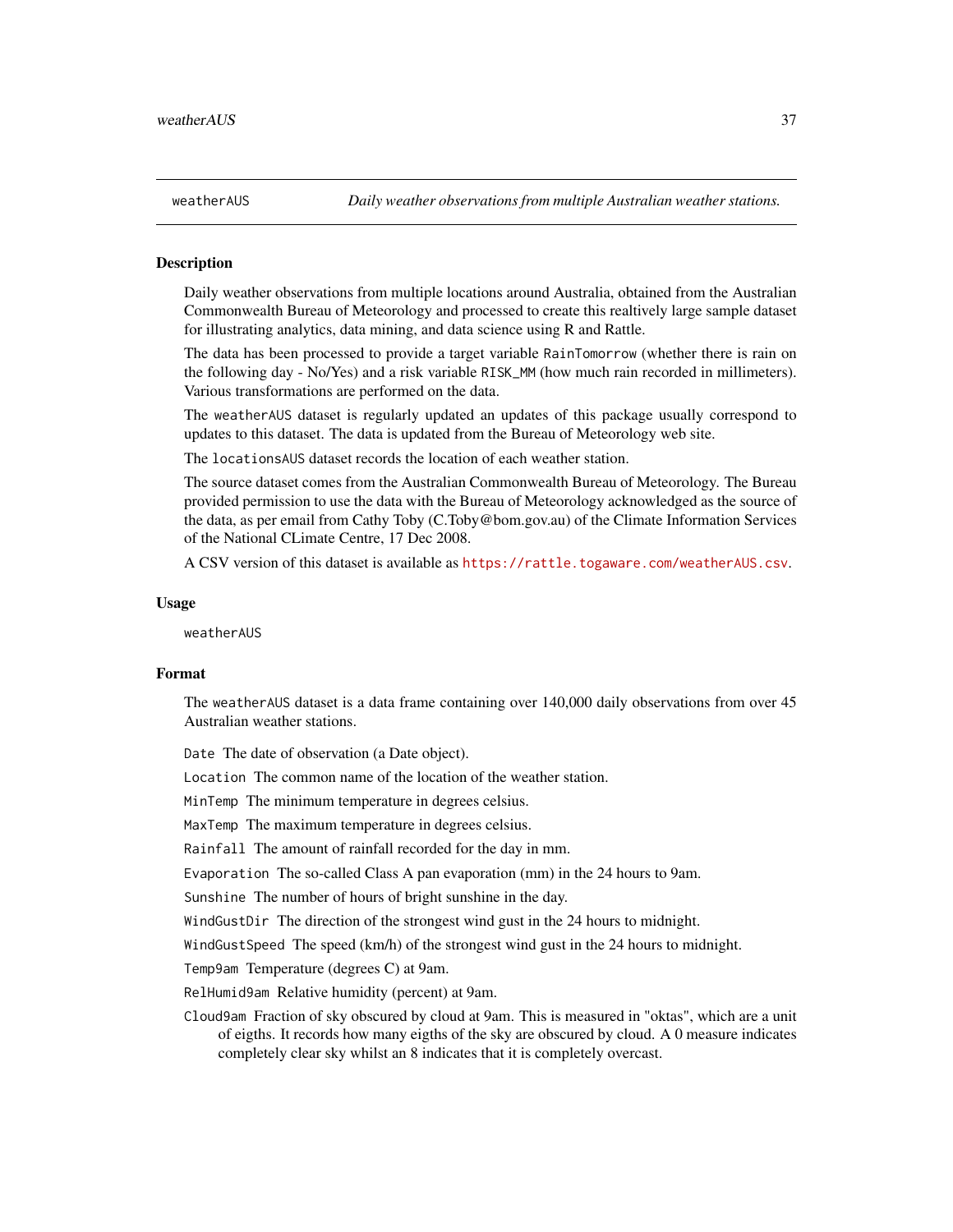<span id="page-37-0"></span>Pressure9am Atmospheric pressure (hpa) reduced to mean sea level at 9am.

Temp3pm Temperature (degrees C) at 3pm.

RelHumid3pm Relative humidity (percent) at 3pm.

Cloud3pm Fraction of sky obscured by cloud (in "oktas": eighths) at 3pm. See Cload9am for a description of the values.

WindSpeed3pm Wind speed (km/hr) averaged over 10 minutes prior to 3pm.

Pressure3pm Atmospheric pressure (hpa) reduced to mean sea level at 3pm.

ChangeTemp Change in temperature.

ChangeTempDir Direction of change in temperature.

ChangeTempMag Magnitude of change in temperature.

ChangeWindDirect Direction of wind change.

MaxWindPeriod Period of maximum wind.

RainToday Integer: 1 if precipitation (mm) in the 24 hours to 9am exceeds 1mm, otherwise 0.

TempRange Difference between minimum and maximum temperatures (degrees C) in the 24 hours to 9am.

PressureChange Change in pressure.

RISK\_MM The amount of rain. A kind of measure of the "risk".

RainTomorrow The target variable. Did it rain tomorrow?

#### Author(s)

<Graham.Williams@togaware.com>

#### Source

Observations were drawn from numerous weather stations. The daily observations are available from <https://www.bom.gov.au/climate/data>. Copyright Commonwealth of Australia 2010, Bureau of Meteorology.

Definitions adapted from <https://www.bom.gov.au/climate/dwo/IDCJDW0000.shtml>

#### References

Package home page: <https://rattle.togaware.com>. Data source: [https://www.bom.gov.au/](https://www.bom.gov.au/climate/dwo/) [climate/dwo/](https://www.bom.gov.au/climate/dwo/) and <https://www.bom.gov.au/climate/data>.

#### See Also

[weather](#page-34-1), [audit](#page-5-1).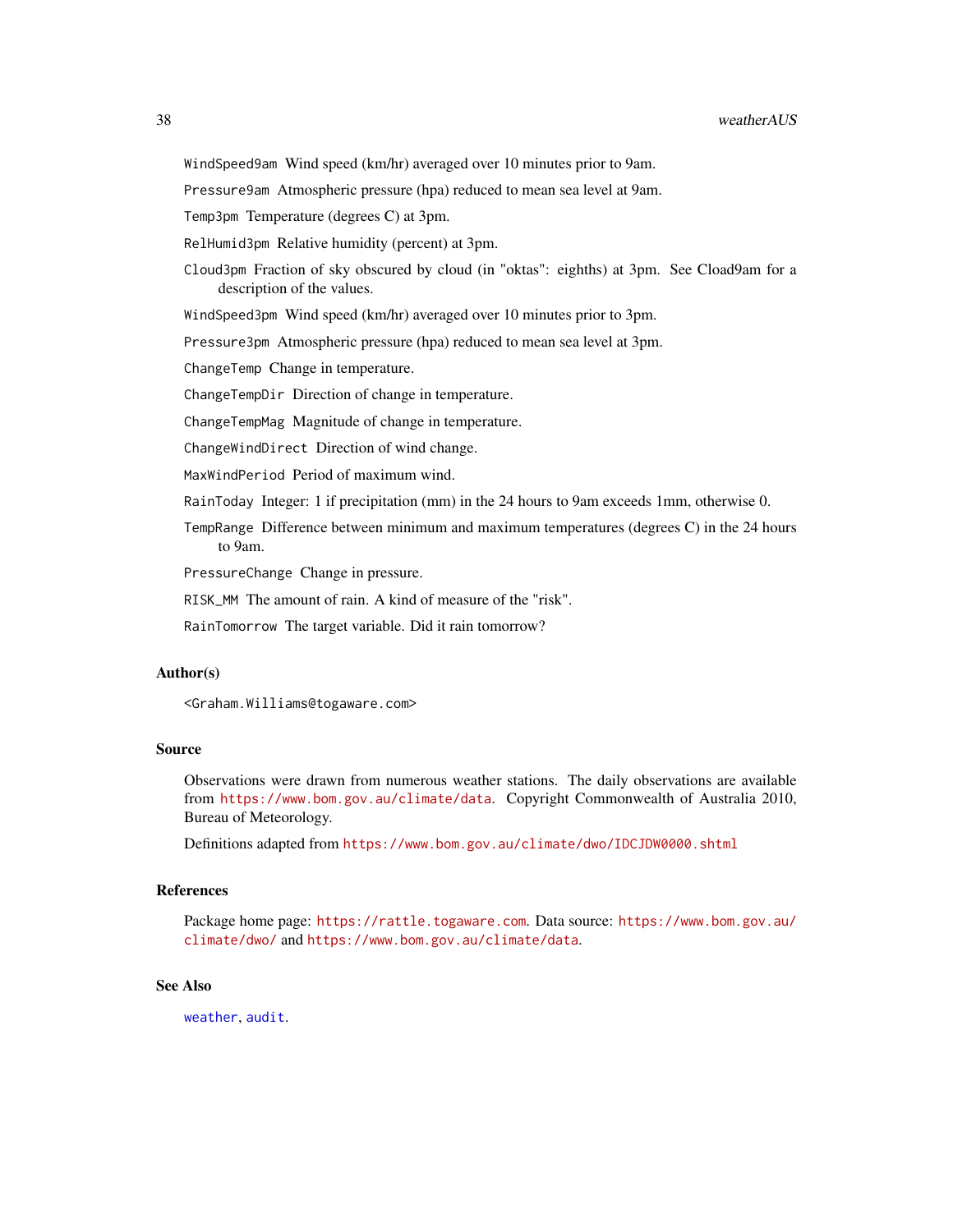<span id="page-38-0"></span>

A rattle support function.

### Usage

whichNumerics(data)

# Arguments

data a data frame.

# Author(s)

<Graham.Williams@togaware.com>

#### References

Package home page: <https://rattle.togaware.com>

wine *The wine dataset from the UCI Machine Learning Repository.*

#### Description

The wine dataset contains the results of a chemical analysis of wines grown in a specific area of Italy. Three types of wine are represented in the 178 samples, with the results of 13 chemical analyses recorded for each sample. The Type variable has been transformed into a categoric variable.

The data contains no missing values and consits of only numeric data, with a three class target variable (Type) for classification.

# Usage

wine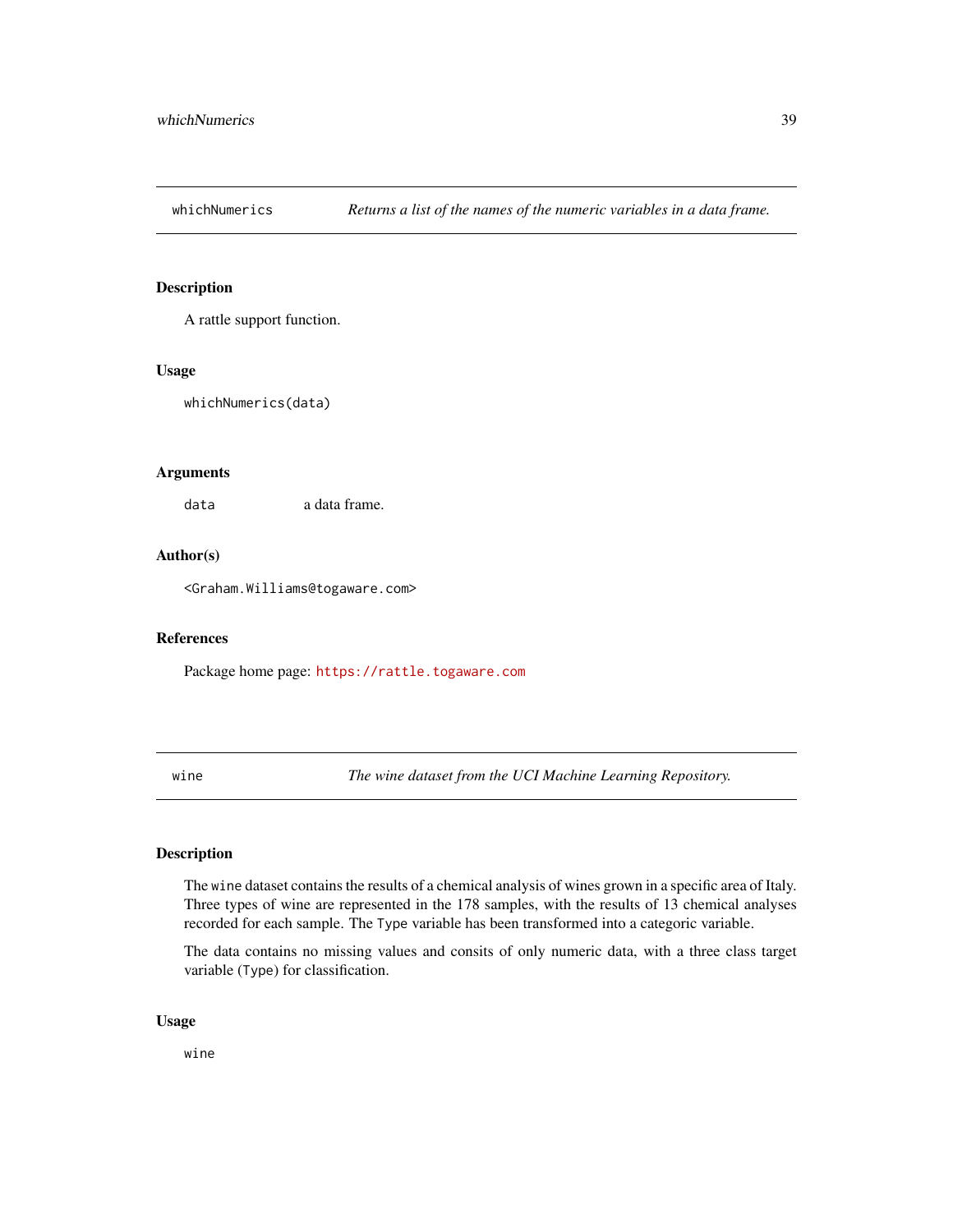# <span id="page-39-0"></span>Format

A data frame containing 178 observations of 13 variables.

Type The type of wine, into one of three classes, 1 (59 obs), 2(71 obs), and 3 (48 obs).

Alcohol Alcohol Malic Malic acid Ash Ash Alcalinity Alcalinity of ash Magnesium Magnesium Phenols Total phenols Flavanoids Flavanoids Nonflavanoids Nonflavanoid phenols Proanthocyanins Proanthocyanins Color Color intensity. Hue Hue Dilution D280/OD315 of diluted wines. Proline Proline

#### Source

The data was downloaded from the UCI Machine Learning Repository.

It was read as a CSV file with no header using [read.csv](#page-0-0). The columns were then given the appropriate names using [colnames](#page-0-0) and the Type was transformed into a factor using [as.factor](#page-0-0). The compressed R data file was saved using [save](#page-0-0):

```
UCI <- "https://archive.ics.uci.edu/ml"
REPOS <- "machine-learning-databases"
wine.url <- sprintf("
wine <- read.csv(wine.url, header=FALSE)
colnames(wine) <- c('Type', 'Alcohol', 'Malic', 'Ash',
                    'Alcalinity', 'Magnesium', 'Phenols',
                    'Flavanoids', 'Nonflavanoids',
                    'Proanthocyanins', 'Color', 'Hue',
                    'Dilution', 'Proline')
wine$Type <- as.factor(wine$Type)
save(wine, file="wine.Rdata", compress=TRUE)
```
#### References

Asuncion, A. & Newman, D.J. (2007). *UCI Machine Learning Repository* [[https://www.ics.](https://www.ics.uci.edu/~mlearn/MLRepository.html) [uci.edu/~mlearn/MLRepository.html](https://www.ics.uci.edu/~mlearn/MLRepository.html)]. Irvine, CA: University of California, School of Information and Computer Science.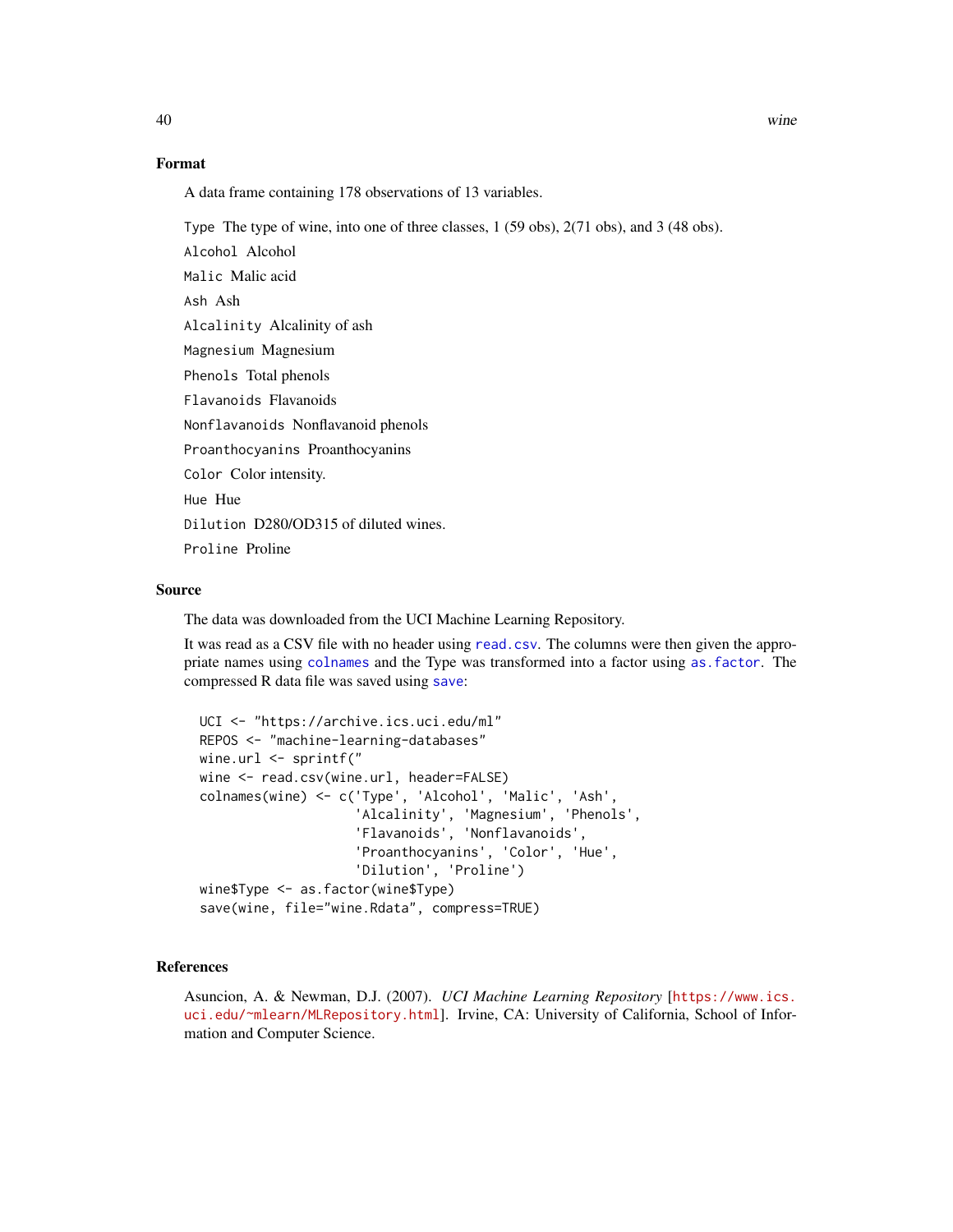# <span id="page-40-0"></span>Index

∗ aplot genPlotTitleCmd, [16](#page-15-0) ∗ cluster centers.hclust, [9](#page-8-0) ∗ datasets audit, [6](#page-5-0) weather, [35](#page-34-0) weatherAUS, [37](#page-36-0) wine, [39](#page-38-0) ∗ dplot evaluateRisk, [14](#page-13-0) ∗ environment rattle, [26](#page-25-0) rattleInfo, [28](#page-27-0) ∗ hplot calcInitialDigitDistr, [8](#page-7-0) calculateAUC, [8](#page-7-0) drawTreeNodes, [11](#page-10-0) drawTreesAda, [12](#page-11-0) fancyRpartPlot, [15](#page-14-0) listTreesAda, [19](#page-18-0) modalvalue, [20](#page-19-0) plotOptimalLine, [21](#page-20-0) plotRisk, [22](#page-21-0) printRandomForests, [24](#page-23-0) randomForest2Rules, [25](#page-24-0) riskchart, [30](#page-29-0) savePlotToFile, [33](#page-32-0) treeset.randomForest, [34](#page-33-0) ∗ tree asRules, [4](#page-3-0) asRules.rpart, [5](#page-4-0) acquireAuditData, [3](#page-2-0) as.factor, *[40](#page-39-0)* asRules, [4](#page-3-0) asRules.rpart, [5](#page-4-0) audit, *[4](#page-3-0)*, [6,](#page-5-0) *[36](#page-35-0)*, *[38](#page-37-0)* binning, [7](#page-6-0)

calcInitialDigitDistr, [8](#page-7-0) calculateAUC, [8](#page-7-0) centers.hclust, [9](#page-8-0) colnames, *[40](#page-39-0)* comcat, [10](#page-9-0) copyPlotToClipboard *(*savePlotToFile*)*, [33](#page-32-0) crs *(*rattle*)*, [26](#page-25-0) crv *(*rattle*)*, [26](#page-25-0) drawTreeNodes, [11](#page-10-0) drawTreesAda, [12](#page-11-0) errorMatrix, [13](#page-12-0) eval, *[16,](#page-15-0) [17](#page-16-0)* evaluateRisk, *[9](#page-8-0)*, [14,](#page-13-0) *[24](#page-23-0)*, *[27](#page-26-0)*, *[32](#page-31-0)* fancyRpartPlot, [15](#page-14-0) genPlotTitleCmd, [16,](#page-15-0) *[24](#page-23-0)*, *[27](#page-26-0)*, *[32](#page-31-0)* ggVarImp, [17](#page-16-0) listAdaVarsUsed, [18](#page-17-0) listTreesAda, [19](#page-18-0) listVersions, [19](#page-18-0) locationsAUS *(*weatherAUS*)*, [37](#page-36-0) modalvalue, [20](#page-19-0) paste, *[16](#page-15-0)* plotOptimalLine, [21](#page-20-0) plotRisk, *[14](#page-13-0)*, *[17](#page-16-0)*, *[21](#page-20-0)*, [22,](#page-21-0) *[27](#page-26-0)* printPlot *(*savePlotToFile*)*, [33](#page-32-0) printRandomForests, [24](#page-23-0) randomForest2Rules, [25](#page-24-0) rattle, *[4](#page-3-0)*, [26,](#page-25-0) *[29](#page-28-0)* rattle.print.summary.multinom, [27](#page-26-0) rattleInfo, [28](#page-27-0) read.csv, *[40](#page-39-0)* rescale.by.group, [29](#page-28-0) riskchart, [30](#page-29-0)